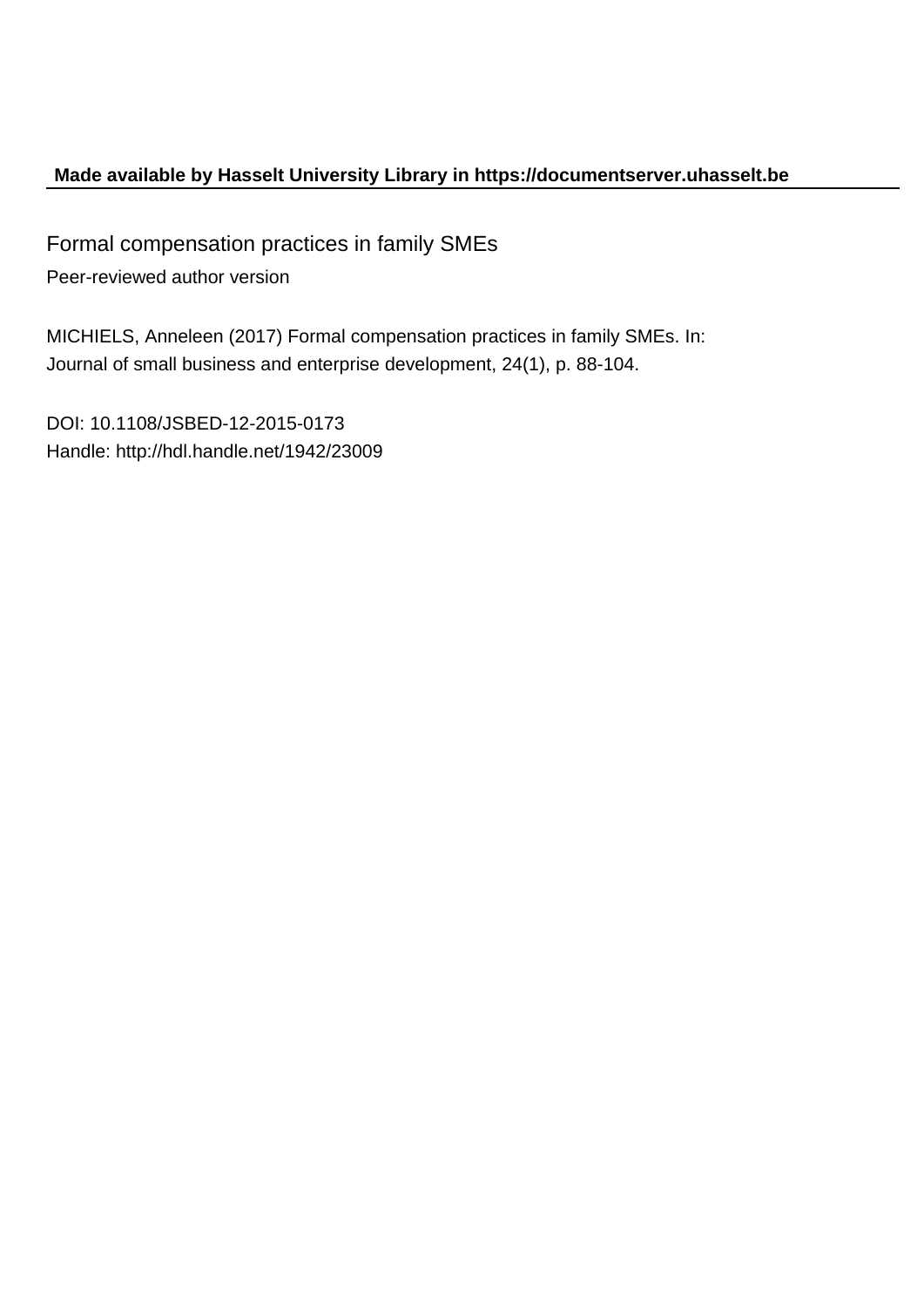# **Formal Compensation Practices in Family SMEs**

#### **Introduction**

When asked about the main challenges they are facing, small and medium-sized enterprises (hereafter: SMEs) often point to human resource concerns (Heneman *et al.*, 2000; McCann *et al.*, 2001). More specifically, compensation issues are frequently indicated as a significant concern (Cardon & [Stevens, 2004;](#page-18-0) Rutherford *et al.*, 2003). For family firms, which represent the majority of the SMEs (Astrachan & [Shanker, 2003\)](#page-18-1), compensation issues are particularly important, since "compensation is at the heart of more family-business questions than any other topic except succession" (Aronoff *et al.*[, 2011, p. 3\)](#page-18-2).

Despite the clear importance of this matter for family SMEs, academic interest has been rather limited [\(Astrachan, 2010;](#page-18-3) Cruz *et al.*, 2011) and the available literature appears to be rich in recommendations, but limited in sound descriptive surveys or analytical research (Heneman *et al.*, 2000; Sels *et al.,* 2006). The scant amount of research that examines compensation in family SMEs mainly focuses on the level of employee (Carrasco-Hernandez & Sanchez-Marin, 2007) or CEO (Michiels *et al.*, 2013) compensation rather than the compensation function itsel. This mismatch in practitioner concerns and academic research has led to a number of calls for research on HRM and compensation issues in small and mediumsized family businesses [\(Astrachan, 2010;](#page-18-3) Heneman *et al.*, 2000; Sharma, 2004). After all, family firms are an important subgroup of SMEs, as they possess some peculiar characteristics that are different from those of nonfamily SMEs, which can cause family firms to evaluate, acquire, bundle and leverage their resources in ways that are significantly different from those of nonfamily firms (Sirmon & Hitt, 2003).

In an attempt to respond to these calls, the present study investigates the formalization of compensation practices in family SMEs. Drawing on previous literature [\(Aronoff](#page-18-2) *et al.*, [2011;](#page-18-2) De Kok & Uhlaner, 2001; Kim & Gao, 2010; Kotey & Slade, 2005; Nguyen & Bryant, 2004), the word *formal* in this study refers to the documentation and regular application of procedures and best practices.

Adopting formal compensation practices in family SMEs might be important in at least two ways. First, the compensation system can be an important communication device to foster entrepreneurial activities and to signal legitimacy to external stakeholders (Cardon & Stevens,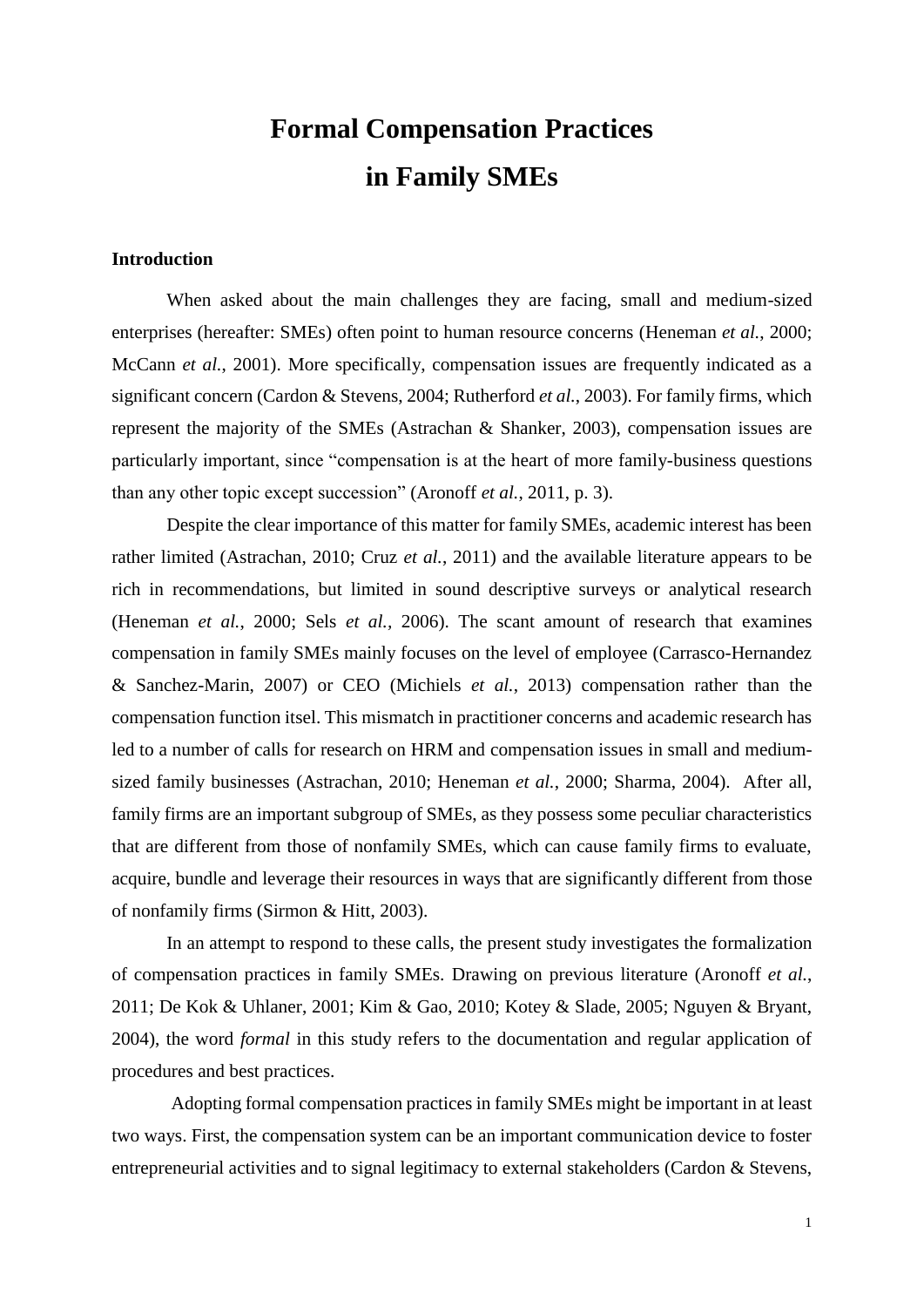2004; Graham *et al.,* 2002). For instance, private family firms must compete with large and international companies for talented employees. Adopting more formal compensation practices might therefore be a sign of professionalization and thus make the firm more attractive to potential applicants. Additionally, SMEs with low level of formal HR (and thus also compensation) practices are not considered as attractive loan applicants by senior credit officers (Nguyen & Bryant, 2004). In order to qualify for loans from financial institutions, formalizing compensation procedures thus might be an important aspect for family SMEs. Second, SMEs are recently beginning to recognize the benefits that the implementation of formal HRM practices can bring (Sheehan, 2014) because implementing HRM best practices generally leads to higher firm performance [\(Carlson](#page-19-0) *et al.*, 2006; Hayton, 2003; [Hornsby &](#page-21-0) [Kuratko, 2003;](#page-21-0) Kotey & Slade, 2005; Sels *et al.*, 2006; Sheehan *et al.*, 2014). By investigating the use of formal compensation practices in family SMEs, this study aims to provide important new insights in these issues for academics, as well as family business practitioners, prospective applicants and financiers of family businesses. Moreover, this study includes a contingency that allows to explore heterogeneity across family businesses in their use of formal compensation practices: the CEO type. The overall research question of this study therefore is the following: *"Do family SMEs engage in formal compensation practices, and are there differences between types of family firms?"*

Using a sample of 124 small to medium-sized Belgian family firms, the results of this study suggest that formal compensation practices are quite common in Belgian family SMEs. Next, the findings support the suggestion based on managerial ability and agency arguments, that family firms with a family CEO adopt significantly less formal compensation practices than their counterparts that are led by a nonfamily CEO. This study makes a number of contributions to the academic literature. First, this study contributes to the current debate on family business professionalization (Dekker *et al.,* 2013; Stewart & Hitt, 2012; Songini, 2006) by investigating the impact of CEO status (family versus nonfamily) on one aspect of HR professionalization in detail. Second, while prior research on formal HR practices is scarce and mainly compares family and nonfamily SMEs (e.g. Reid *et al.*, 2001; Reid *et al.*, 2002), this paper takes into account different types of family SMEs by distinguishing between firms with family and nonfamily CEOs. Hereby, this paper addresses recent calls for researchers to focus on the heterogeneous nature of family businesses, thereby going beyond comparisons between family and nonfamily businesses (Chua *et al.,* 2012; Nordqvist *et al*, 2014). Third, this paper may also be of interest to family business practitioners and consultants, as it provides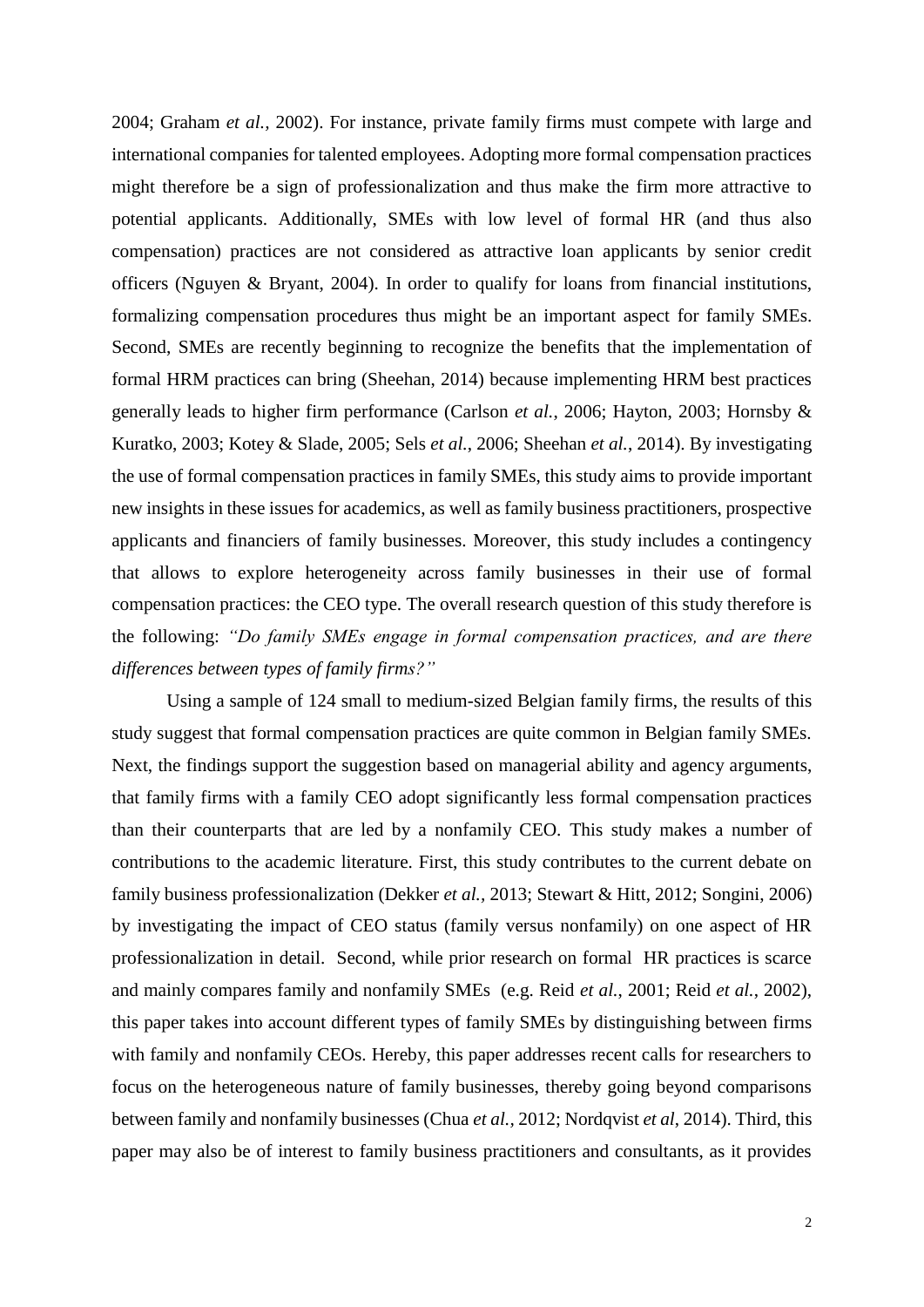insight in the actual use of formal compensation practices that are recommended as a best practice in numerous practitioner handbooks.

The layout of this paper is as follows. The next section gives a brief overview of the existent literature on formal compensation practices and the hypothesis is developed. Thereafter, the methodology of the data collection is explained and some general characteristics of the sample firms are presented. In the next section, the hypotheses are tested via regression analyses and results are discussed. The final section concludes.

#### **The adoption of formal compensation practices in family SMEs**

Formalizing compensation practices in family SMEs can have advantages as well as disadvantages. On the one hand, formality can be considered as a positive thing by employees because it increases feelings of fairness and consistency among employees, which is central to gaining their commitment to the firm (Marlow & Patton, 2002; Wilkinson, 1999). On the other hand, introducing formalized compensation practices can also have disadvantages for the family businesses. For example, the high cost associated with these practices might be a burden for smaller family firms with limited resources. Formalizing the compensation function might also limit the possibility for employees to negotiate on their salary and benefits, which might decrease their motivation (Marlow & Patton, 2002). Additionally, formalizing the compensation function might undermine the advantages of having an informal culture.

Previous empirical studies on the implementation of formal HRM practices in family firms have compared them to nonfamily firms. While some studies found that family firms are less likely to adopt formal HRM practices than their nonfamily counterparts (Astrachan & Kolenko, 1994; de Kok *et al.*, 2006; Reid & Adams, 2001; Reid *et al.*, 2002), others found no significant influence of family ownership on the use of formal HRM practices (Newman & Sheikh, 2014; Wu & Hoque, 2014). No study to date has taken into account aspect the heterogeneity of family firms by investigating differences in formal HRM practices between types of family firms. Yet, as the differences among family firms might be as great as (or even greater than) the differences between family and nonfamily firms (Chua *et al.*, 2012), this might explain inconclusive results of previous studies which considered family firms as an homogenous group. By taking into account a contingency that allows to explore heterogeneity across family SMEs, this study aims at providing some insights into the use of formal compensation practices in family SMEs.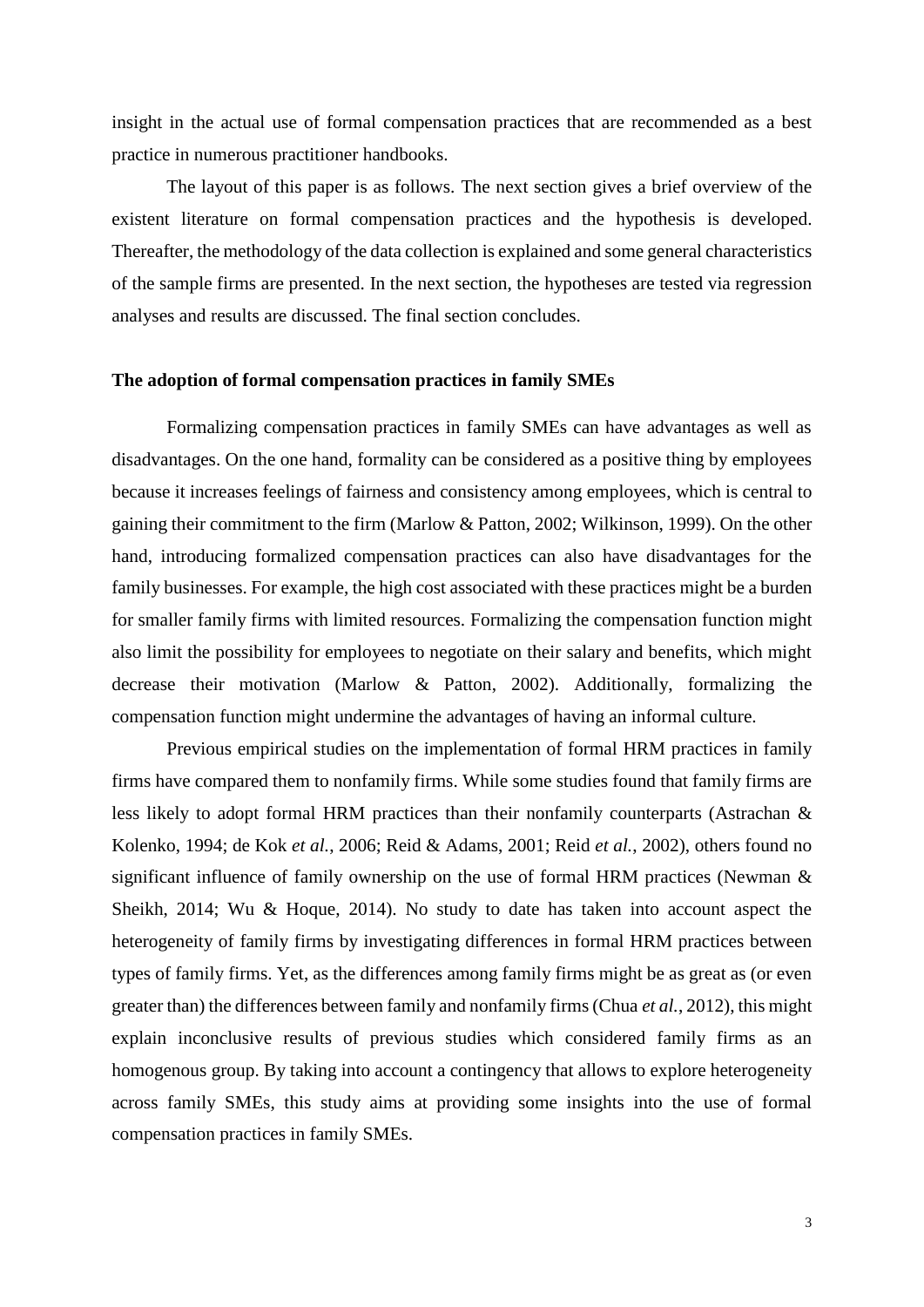#### **The impact of CEO family status on the adoption of formal compensation practices**

In private family firms, most important decisions are taken by the CEO (e.g. Harris  $\&$ Ogbonna, 2007). Also the occurrence of formalization in SMEs depends for a large part on the recognition of the CEO of the need for delegation and formalization of that task (Barrett & Mayson, 2007; Marlow, 2002). The CEO may therefore play an important role in facilitating the formalization process of the compensation function. In order to investigate possible differences in the extent to which a CEO impacts the level of formalization of the compensation function in family firms, this study distinguishes between firms which are led by a member of the controlling family (*a family CEO*) and firms which are led by an external manager (*a nonfamily CEO*). After all, a significant percentage of private family firms are managed by nonfamily CEOs (Bennedsen *et al.*, 2007; Bloom & Van Reenen, 2007) and the difference in CEO identity (family versus nonfamily CEO) represents a significant factor explaining strategy and performance differentials among family firms (Miller *et al.*, 2013; Zona, 2016).

Previous research found that nonfamily CEOs are more inclined to implement professional management practices than family CEOs (Dyer, 1989; Sonfield & Lussier, 2009). The arguments used in this study for examining differences of family versus nonfamily CEOs regarding the formalization of the compensation function can be categorized into two groups: managerial ability arguments and agency arguments.

First, some studies indicate that SMEs seem to be less able to adopt formal HRM practices as compared to larger firms due to the lack of managerial expertise (Bartram, 2005; Hill & Stewart, 2000). Several scholars have examined possible differences between the *managerial ability* of family versus nonfamily CEOs in family firms. They found that the professional ability of non-family CEOs in general is higher than the professional ability of most family CEOs (Bertrand & Schoar, 2006; Bloom & Van Reenen, 2007). Nonfamily CEOs are found to provide extremely valuable services to the firms they head, and are found to be more educated and experienced than their family counterparts (Bennedsen *et al.*, 2007). Additionally, they are more often educated in classrooms where formal and generic skills are taught (Dyer, 1989). Thus, as appointing a nonfamily CEO generally leads to an increase in managerial expertise, knowledge and competence (Miller *et al.*, 2013, 2014; Zona, 2016), firms with nonfamily CEOs are expected to implement more formal compensation practices because these CEOs are more *able* to do so.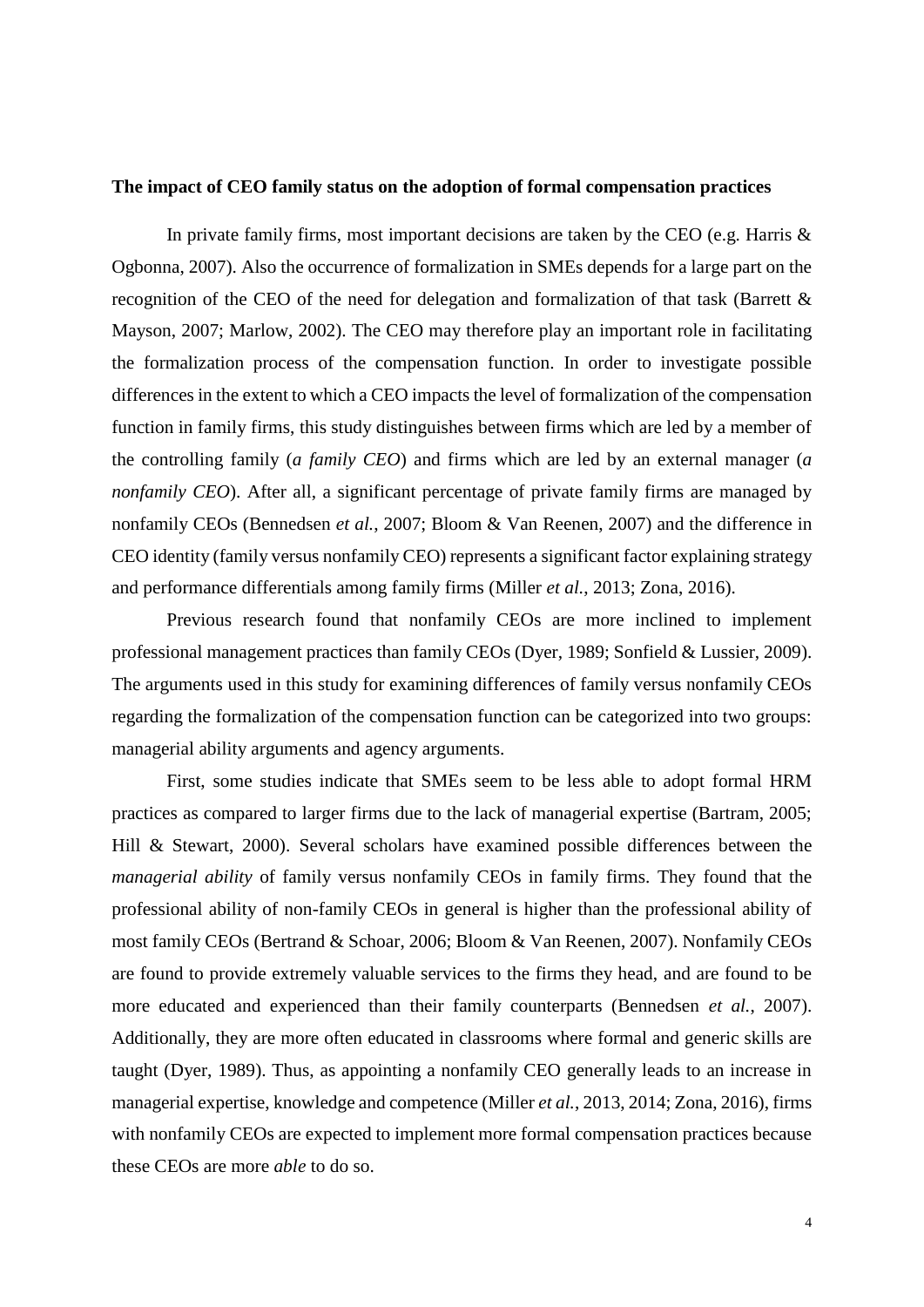Second, family firms with a nonfamily CEO are found to be associated with substantially different *agency costs* than family firms with a family CEO. As implementing formal control systems is a way in which firms can mitigate agency costs (Jensen & Meckling, 1976; Myers, 1977; Fama & Jensen, 1983), and the agency costs faced by family firms with a family CEO and those with a nonfamily CEO differ, the adoption of formal compensation systems might also differ between these two types of firms. Since a nonfamily CEO typically holds no or little ownership of the firm, type I (owner-manager) agency problems can occur (Jensen & Meckling, 1967). Family owners may therefore push the CEO to formalize processes in order to decrease possible agency costs related to information asymmetries (e.g. having a written compensation policy instead of an informal, unclear policy which can be adjusted by the CEO to his or her consent). Additionally, family owners will probably need more detailed information about the business when the firm is led by a nonfamily CEO than when the CEO is a member of the family. They are therefore more likely to require written documents and formalized processes when a nonfamily CEO leads the firm. Also, they may try to increase their involvement and influence in the firm by discussing the compensation policy in the family forum or formulating compensation rules in the family charter.

Although research has also indicated that information asymmetries are lower in case of a family CEO, and altruism may be an advantage of family ownership, family CEOs cannot be considered as perfect agents (Jensen, 1994). Problems related to self-control and asymmetric altruism (e.g. shirking or free riding) that have been identified in private family firms (Chrisman *et al.*, 2007; Chua *et al.*, 2009) can result in unfair and disproportionate compensation packages for family employees vis-à-vis nonfamily employees. Yet, agency costs related to information asymmetries are expected to be much lower than in case of a nonfamily CEO. Additionally, family CEOs, in contrast to nonfamily CEOs, generally have a fair amount of tacit knowledge of the family business and its unwritten rules and informal culture (Cruz *et al.*, 2010; Gomez-Mejia *et al.*, 2001; Hall & Nordqvist, 2008; Miller *et al.*, 2009; Miller *et al.*, 2014). Especially in smaller firms, this intimate knowledge of operations of the firm minimizes agency costs due to information asymmetries (Miller *et al.*, 2014) and is thus expected to decrease the need to formalize several processes, including the compensation function<sup>1</sup>.

**.** 

<sup>1</sup> This advantage is likely to only hold in SMEs, and not in larger firms. After all, the larger the firm, the more complex its administrative processes, and the higher the need for formalized procedures, which surpass the benefits of the tacit knowledge that family CEOs may possess (Miller *et al.*, 2009).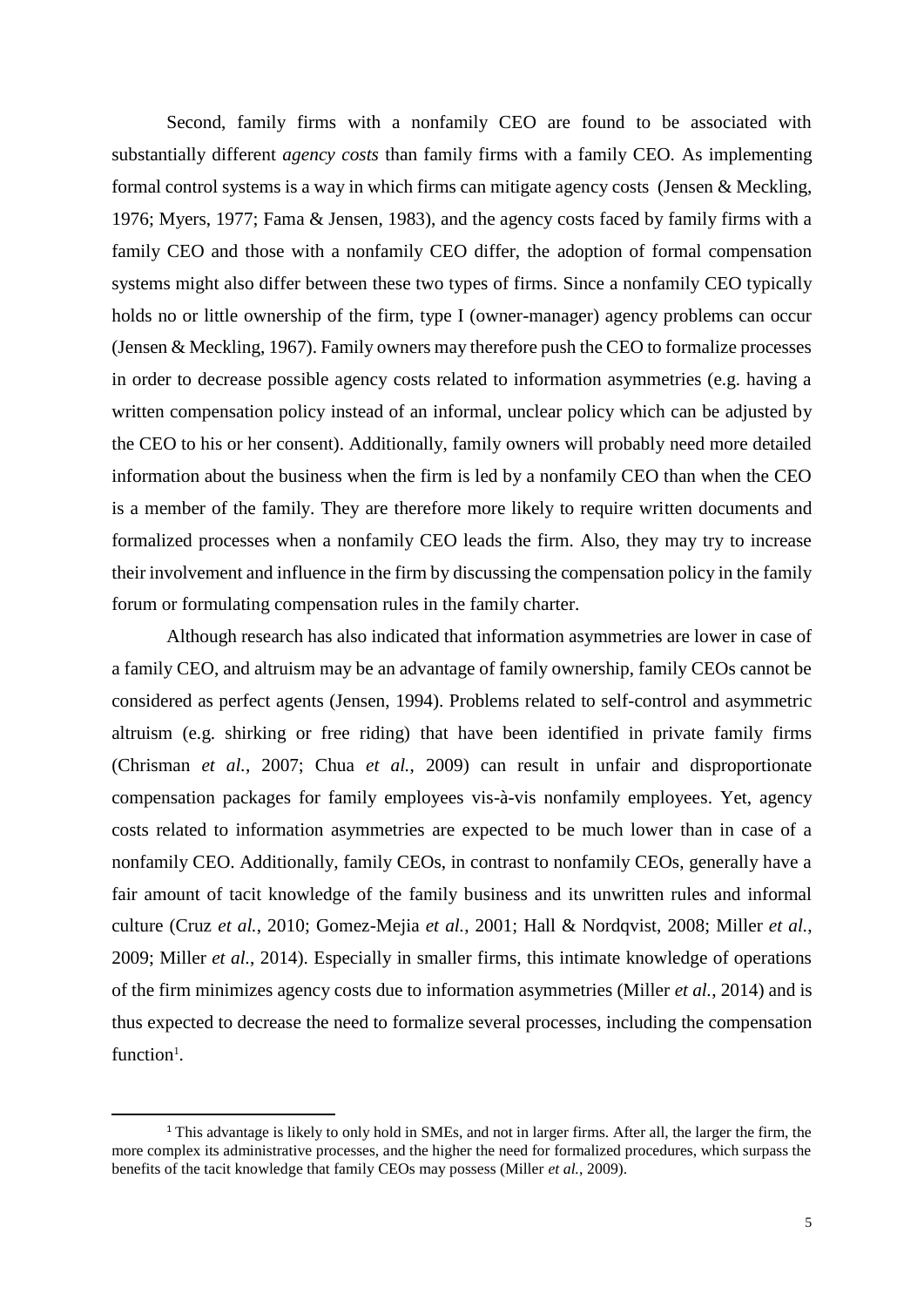Based on both the managerial ability and agency arguments above, it can be expected that family firms with a nonfamily CEO will adopt more formal compensation practices than family firms with a family CEO. Put formally:

*H1: Family firms with a nonfamily CEO adopt more formal compensation practices than family firms with a family CEO*

#### **Method**

#### *Sample and data collection*

This study uses data from two different sources. The primary source of data is derived from a wider cross-sectional survey, conducted in 2012. Data was collected by means of an internet survey sent to Flemish (situated in the Dutch-speaking part of Belgium) privately-held firms. Given the normal restrained enthusiasm of businesses in general, and private family firms in particular, to give confidential information to outsiders, the survey was conducted in cooperation with one of the leading Belgian employers' associations. As privately-held firms are extremely secretive when it comes to compensation information (Jensen and Murphy, 1990), this approach should help to collect this sensitive information.

The association provided us with a mailing list of 1028 Flemish privately-held firms. Before distributing the internet survey, a copy was sent to the directors of the employers' association, who reviewed the survey and suggested a few modifications to enhance the understanding of the questions. After that, a pilot test was carried out with two firms and with several academic colleagues. This pilot test resulted in some rephrasing, adding a few extra options for answering selected questions, and expanding the questionnaire with other relevant questions. The questionnaire was finally distributed via email to the target group of 1028 companies, all of which are members of the employers' association. The focus of this research is on the compensation practices of private *family* firms. However, it is difficult to ex-ante determine whether a firm can be classified as a family firm or not. Therefore, this initial group of 1028 companies contains both family and nonfamily firm.

Because of the sensitivity of the information that was asked for in the questionnaire, and in order to boost the response rate, the email was sent from the employers' association email address. For each region, the email was addressed to the firm's CEO and accompanied by a cover letter from the regional chairman. This letter explained the aim of the survey,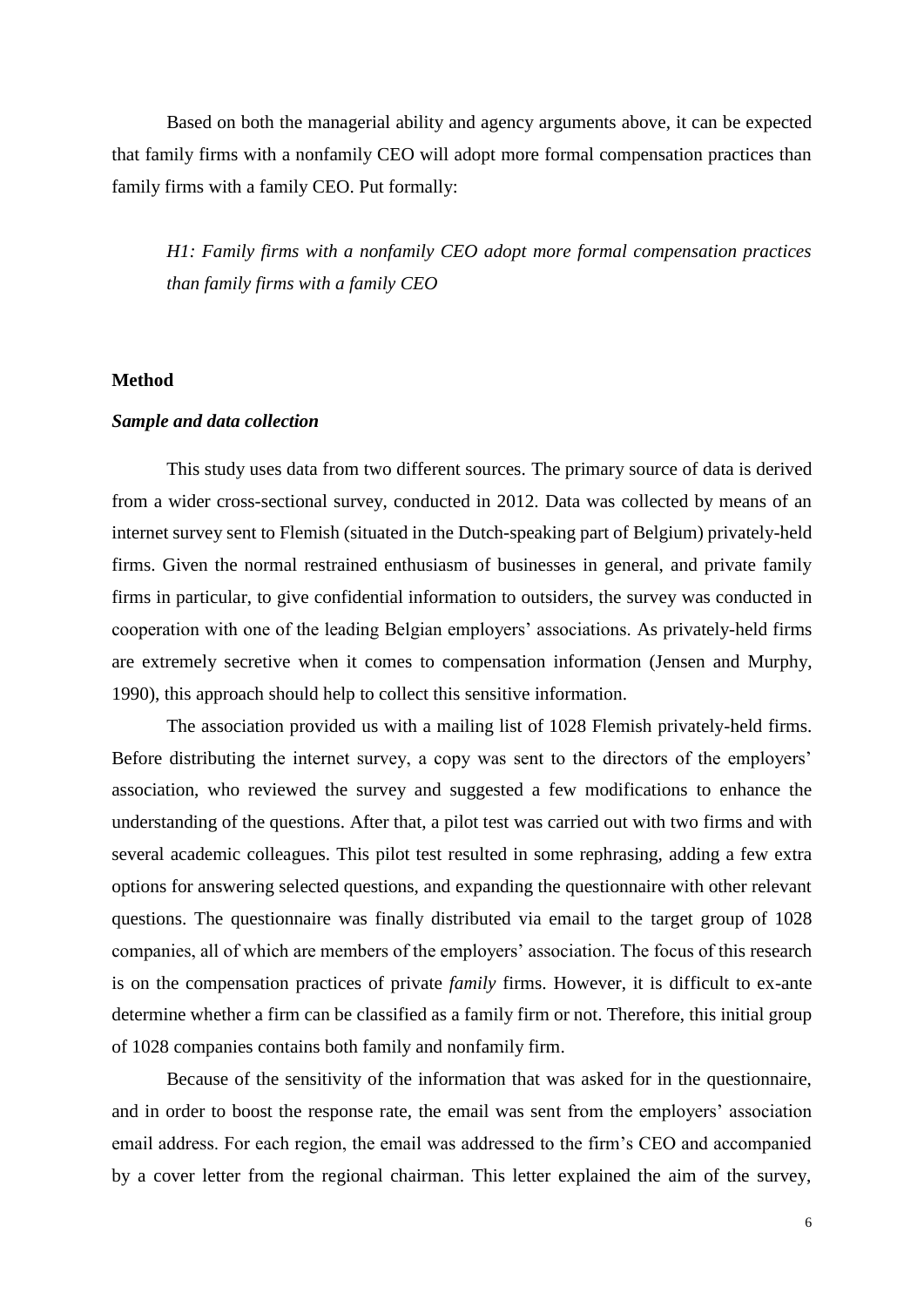encouraged the CEOs to participate and included a hyperlink to the website containing the questionnaire. Persons that participated in the research and completely filled in the questionnaire, would receive a complimentary research report with the main results. While this approach will plausibly lead to a higher response rate, the cooperation with the employers' association could possibly cause a bias in the sampling. That is, as these firms are a member of the employers' association, they might be more eager to learn from colleagues and therefore more open to academic research. However, this approach has been adopted in other studies as well (e.g. [Berent-Braun &](#page-18-4) Uhlaner, 2012; Eddleston *et al.*, 2008; Ling & Kellermanns, 2010) and it has the advantage of reaching firms more willing to participate in research.

The initial email was sent in February 21, 2012. Subsequently two reminder-emails were sent to the firms that had not started or completed the questionnaire. A total of 246 questionnaires were received by the closing date of April 2, 2012, representing a response rate of nearly 25%. Seen the profoundness of the survey and the sensitivity of the questions, together with the secretive nature of family firms (Neubauer & Lank, 1998), this can be considered a very good response rate. This response rate is also higher than previous studies of privately-held firms that target CEOs (Michiels *et al.*, 2015; Sheehan *et al.*, 2014).

As the focus of this study is on *small and medium-sized* firms, all privately-held firms with up to 250 employees are included. Finally, all family firms were identified in the sample, using two questions from the survey. A firm is considered to be a family firm when (a) more than 50% of the shares were owned by one family, and/or (b) the CEO considered the firm to be a 'family firm' (Dyer, 2003; Westhead & Cowling, 1998). After omitting nonfamily firms and firms that did not completely filled in all the variables of interest, final sample size consists of 124 family SMEs.

In order to assess potential non-response bias, differences between early and late respondents were tested, as late respondents are more similar to non-respondents (Kanuk & Berenson, 1975; Oppenheim, 2000). As suggested by Wallace and Mellor (1988) and Graham and Harvey (2001), firms that returned the survey before a first reminder were classified as 'early respondents', and the other group as 'late respondents'. After all, the firms that did not reply to the initial email can be thought of as a sample from the nonresponse group, in the sense that they did not completed the survey until we bothered them further with a reminder. Several key firm characteristics were compared (such as firm size, age, sector and profitability) between the two groups, using Kruskal-Wallis tests. No statistical significant differences are found, which suggests that non-response bias does not appear to pose a major problem in our study.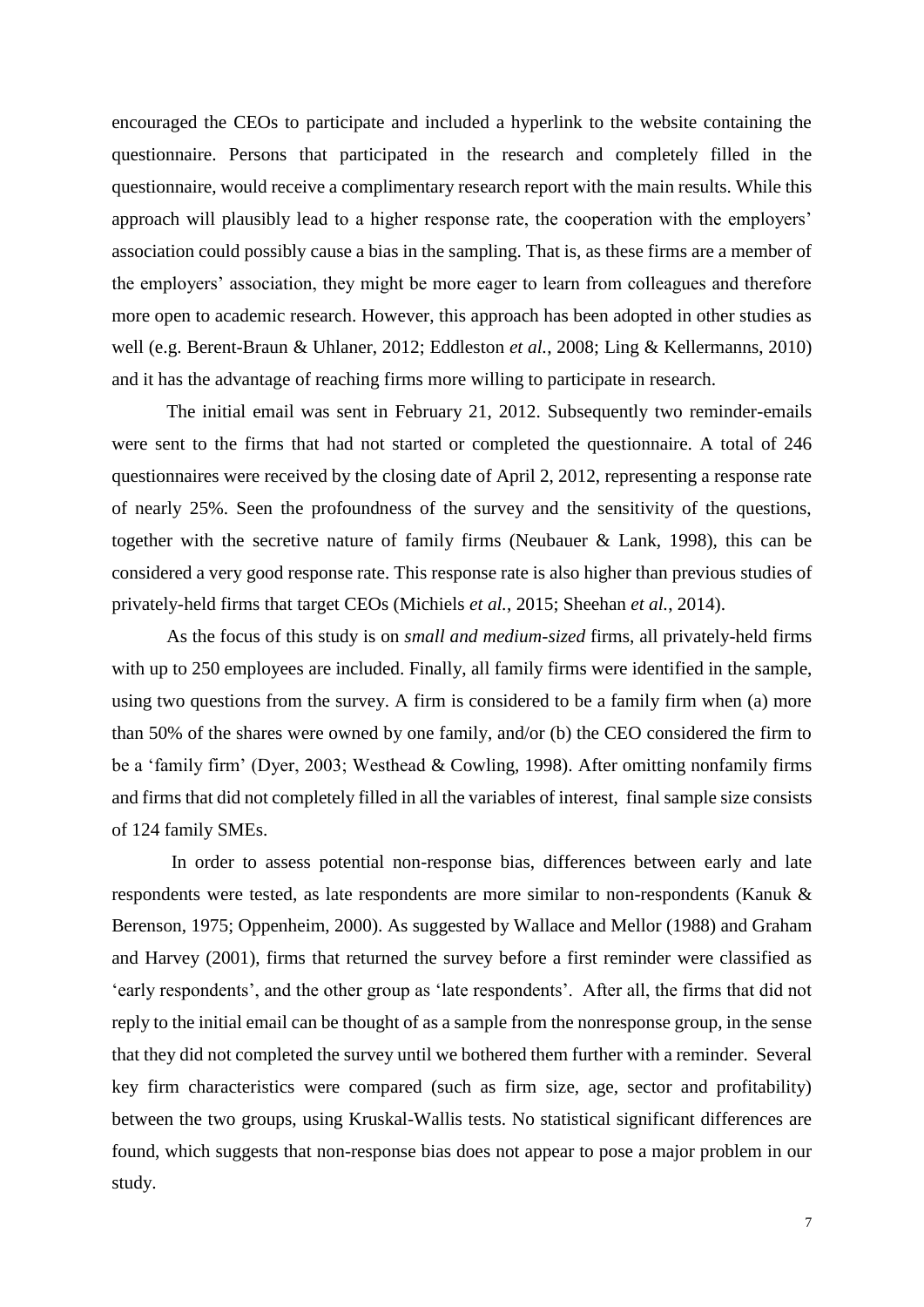The secondary source of data is the 2011 Bel-First database by Bureau Van Dijk which contains financial information of all Belgian firms.

# *The adoption of formal compensation practices in SMEs: development of the Formal Compensation Practices Scale*

As indicated above, this study considers formal compensation practices as practices that have identifiable rules, policies and regulations that are documented and integrated into the family firm. Informal compensation practices are characterized by decisions made on a personal case-by-case basis (Nguyen & Bryant, 2004). In order to test the hypotheses that were formulated in the previous section, the method of Nguyen and Bryant (2004) was adopted, but modified for compensation practices instead of general HRM practices. That is, the formality of compensation practices was measured by asking the CEO what formal compensation practices they currently use. More specifically, the questionnaire contains seven items of formalization of the compensation system that are derived from the literature, which are discussed consecutively below. Afterwards, these six items were equally weighted and summed to create a 0 to 7 scale to measure the level of formality of compensation practices. The items were coded as 'formal' when the practice in question was present. The Formal Compensation Practices Scale used in this study is composed of the following items:

**Presence of an HR Officer.** When firms have appointed an HR Officer, this can be considered as an indicator of professionalization of the HRM -and thus also of the compensation- function (Wright *et al.*, 2011).

**Written compensation policy.** When SMEs want to formalize their compensation function, Aronoff *et al.* [\(2011\)](#page-18-2) advise them to establish a written compensation policy. Additionally, Berger and Berger [\(2001\)](#page-18-5) mention that a valid and credible compensation system is based on a documented compensation strategy. The respondents were asked whether their firm had implemented a written compensation policy *for managers* and *for employees* other than management.

**Benchmarking.** Using an objective basis to setting pay is essential for developing a consistent compensation policy [\(Aronoff](#page-18-2) *et al.*, 2011; Berger & [Berger, 2001\)](#page-18-5). In addition, the Code Buysse II (2009), the Belgian corporate governance code for non-listed firms, indicates that compensation in these firms must be conform to the market and form the basis for attracting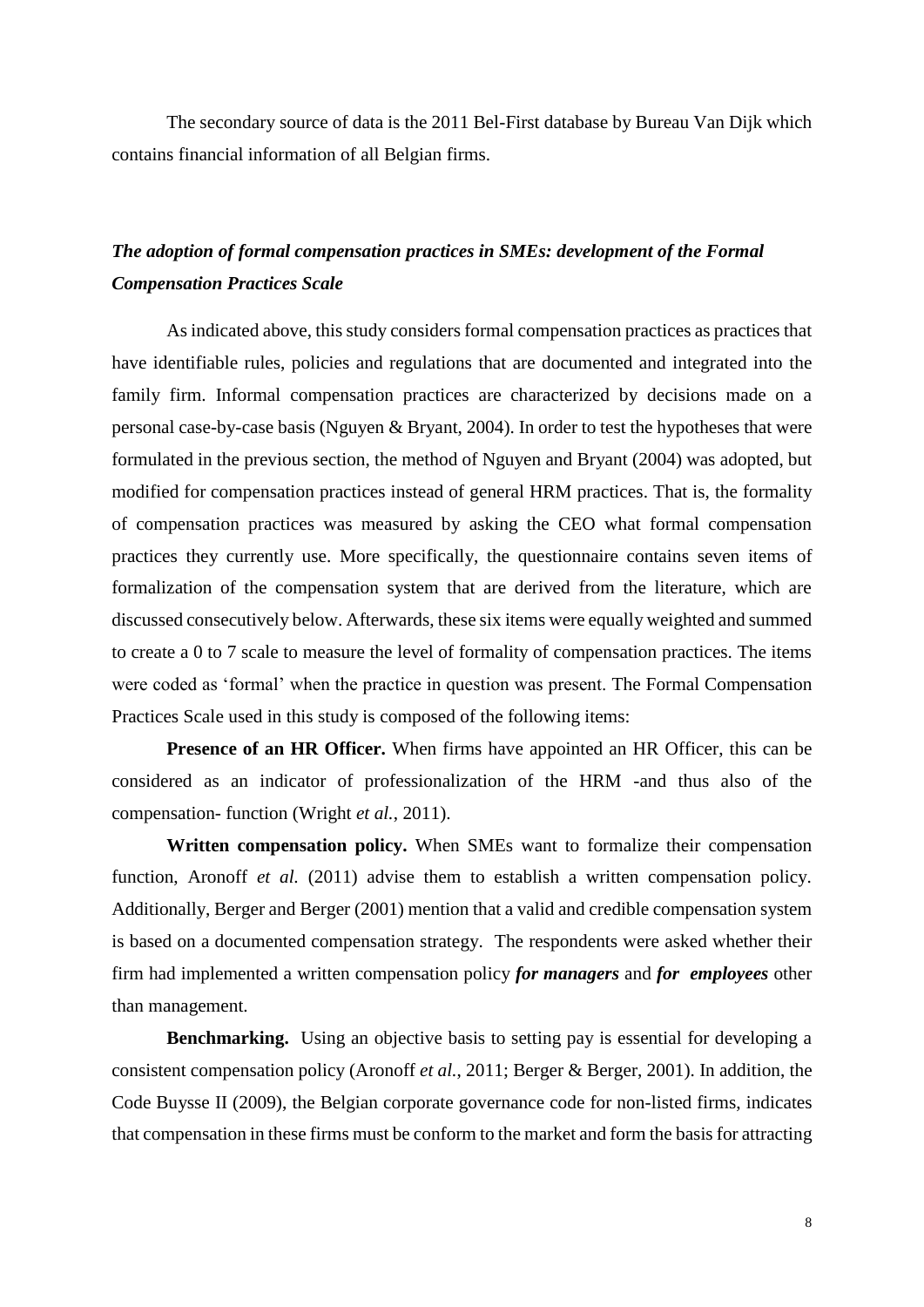the best professionals. In the questionnaire, respondents were asked whether they use some sort of benchmarking to assess their compensation policy in relation to their competitors.

**Compensation issues in the Board of Directors.** As a best practice, compensation matters are discussed in the board, and major changes to executive compensation are made only with the board's approval [\(Aronoff](#page-18-2) *et al.*, 2011). In the Belgian context, the Code Buysse II (2009), indicates that the board should determine the compensation for managers. However, this code only consists of recommendations and is subject to voluntary application of the rules (i.e. principle of self-regulation).

**Compensation Committee.** A compensation committee is a proven tool for making compensation decisions and to act as a management-development aid [\(Barrett, 2001\)](#page-18-6). As from 2009, Code Buysse II, advises firms to establish such a committee. The tasks of such a committee should be to advise the board concerning compensation issues for senior management. The Code Buysse II (2009) explicitly mentions that a compensation committee can be especially valuable in family firms, as it facilitates the discussion over compensation for family members.

**Family governance practices.** Whereas nonfamily business only can install the formal compensation practices as described above, family businesses can use an additional tool: family governance practices. Their main goal is to promote communication among the family shareholders (Brenes *et al.*, 2011; Poza, 2013). Two family governance practices are known to be very useful in developing a compensation policy for family firms: a family forum (also referred to as family council or family meeting) and a family charter (also referred to as family code of conduct or family constitution) (Aronoff *et al.*, 2011; Poza, 2013). A firm is therefore assigned a score of 1 if it has established a family forum and/or charter and uses it explicitly to discuss compensation issues.

#### *Variables*

#### *Dependent variable*

The dependent variable is *FCP-SCORE.* So as to assign a FCP-score to each firm, the sum of the scores of the relevant dichotomous items (best practices) of the FCP scale as discussed above, is used. This approach is similar to the one used in many other studies (e.g. Astrachan & [Kolenko, 1994;](#page-18-7) Kim & Gao, 2010; [La Porta](#page-21-1) *et al.*, 1998; Nguyen & Bryant, 2004). The FCP-score thus represents the degree of formalization of the compensation function of each SME with the minimum score of zero and a highest possible score of seven.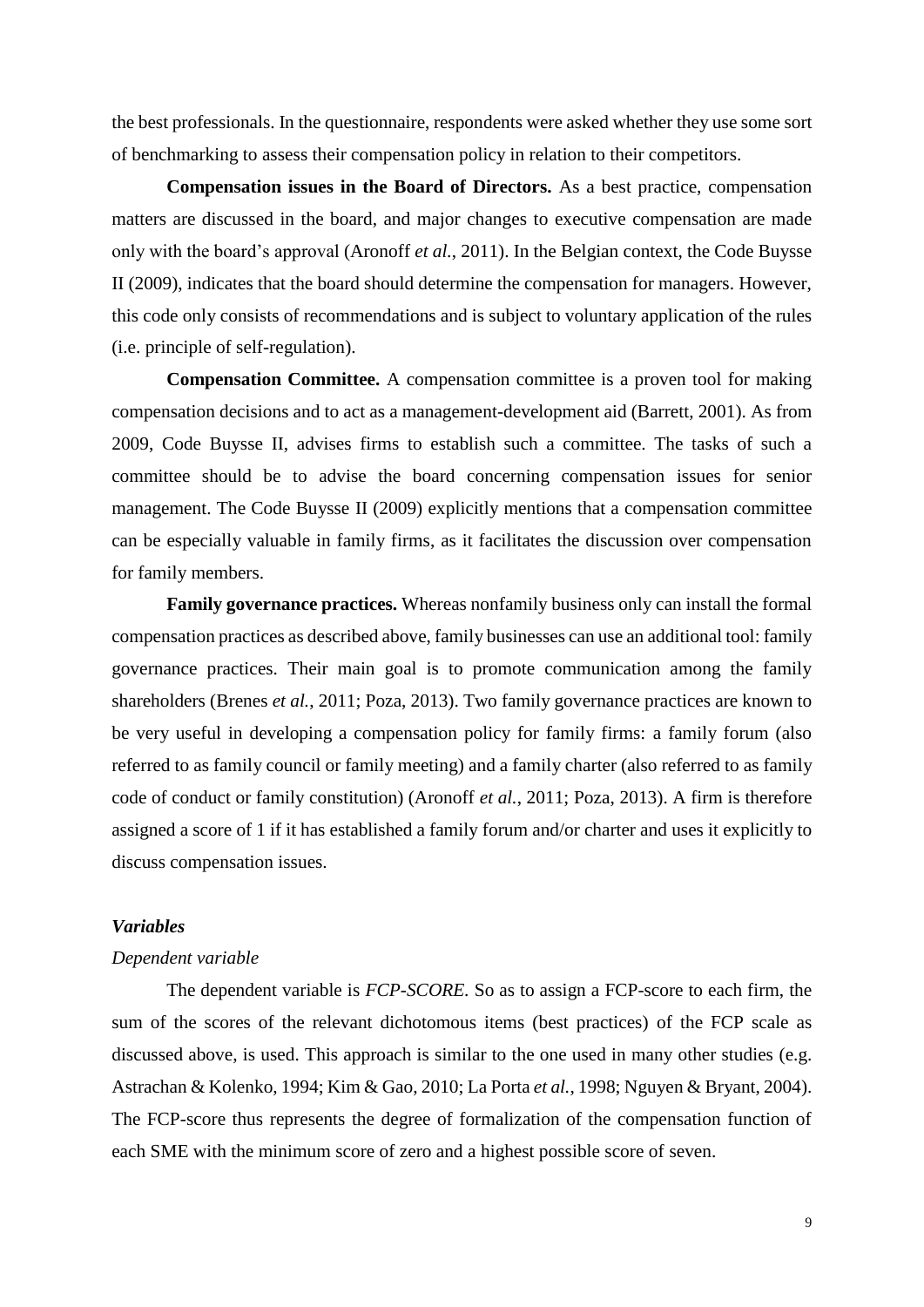#### *Independent variables*

The dummy variable *FAMILY CEO* equals one when the CEO is a member of the controlling family, and zero otherwise.

#### *Control variables*

The model includes a range of variables in order to control for their potential effect on the formalization of compensation practices.

Although this study only focuses on the group of small and medium-sized firms, *FIRM SIZE* was included as a control variable. After all, the size of a firm can influence the level of formal and sophisticated HRM practices (Guthrie, 2001; Kim & Gao, 2010). For example, the use of formal compensation practices may differ between firms with 10 and those with 99 employees. Large firms can be expected to be more complex, and thus might need more formal HRM (and thus also compensation) practices than smaller firms (Barrett & Mayson, 2007). Yet, previous studies did not find consistent empirical results: while some found a significant positive effect of firm size on the use of formal HRM practices (e.g. De Kok & Uhlaner, 2001; Newman & Sheikh, 2014; Nguyen & Bryant, 2004; Wu *et al.*, 2014), others find no significant influence of firm size (e.g. Golhar & Deshpande, 1997; Sels *et al.,* 2006). Firm size was measured as the number of employees. Because the distribution was positively skewed, it was transformed using a natural logarithm for the statistical analysis.

As firms evolve from the start-up through the growth to the maturity life cycle phase, the complexity of their operations increase, as well as the necessity for more formal compensation systems. Contrary, younger firms can be considered as more open-minded and up-to-date with the latest trends in HRM practices. Previous studies found a significant negative effect of firm age on the use of performance-related pay and formal education programmes for new employees (Newman & Sheikh, 2014), on the use of formal HR practices (Nguyen and Bryant, 2004) and on variable pay practices (Kim & Gao, 2010). Therefore, the variable *FIRM AGE*, measured via the number of years since start-up, is included in order to control for the maturity of the firm.

Next, the model controls for the industry in which a firm is active. Following previous studies (Kim & Gao, 2010; Newman & Sheikh, 2014), a dummy variable *INDUSTRY* is included which equals one when a firm operates in the manufacturing industry, and zero otherwise.

As a CEO's human capital may influence development of HRM in SMEs (Mayson & Barrett, 2006), the model controls for a CEO's education education. Previous research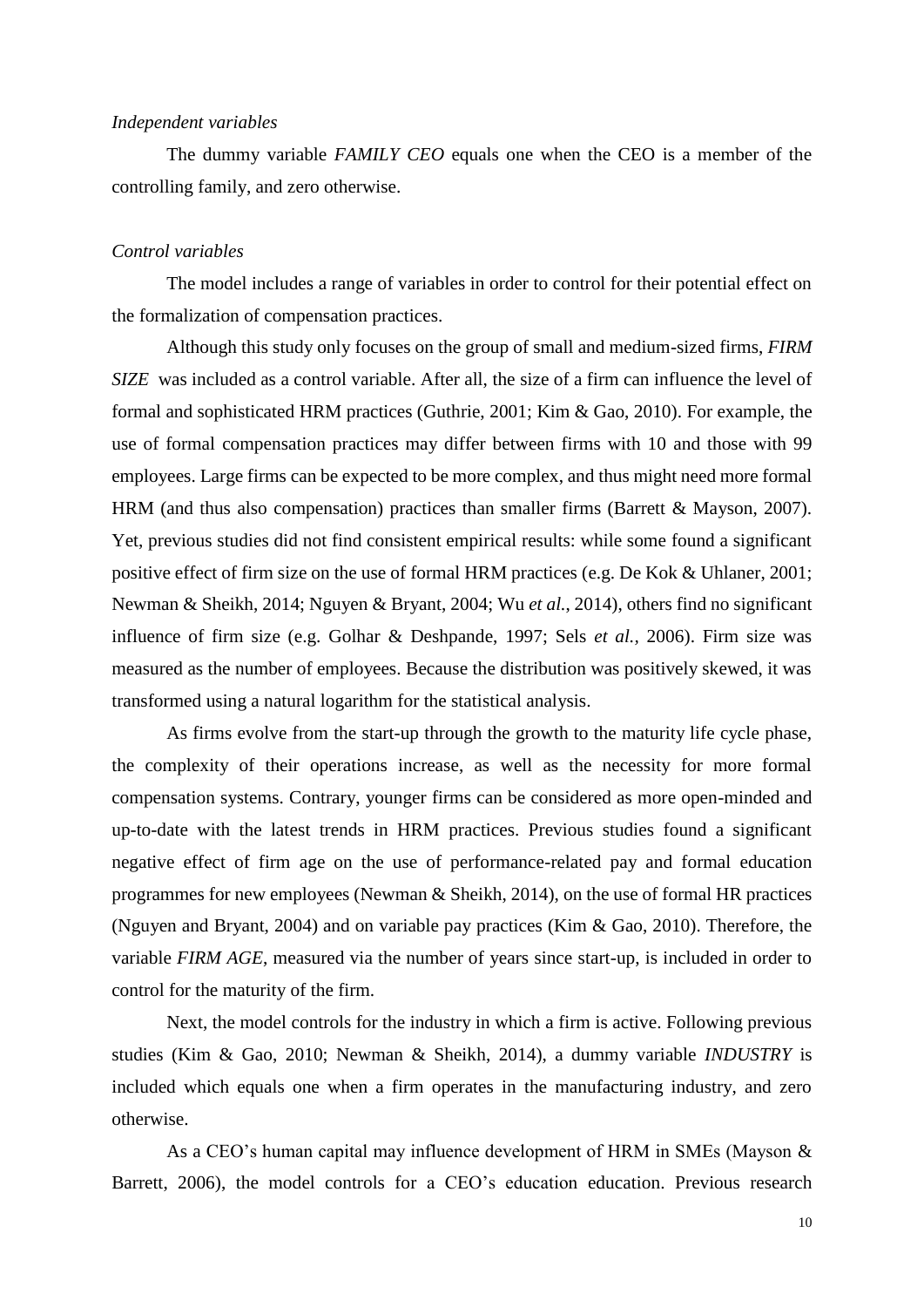indicated that CEOs who are more capable and willing to adopt HRM best practices, are CEOs with a higher education level (Hannon & Atherton, 1998, Newman & Sheikh, 2014). *CEO EDUCATION* is operationalized via a dummy variable which equals one when the CEO has completed a university degree, and zero otherwise.

Finally, establishing formal compensation practices requests a number of resources that might be lacking in some SMEs. Therefore, the variable *FIRM PERFORMANCE* is added as a control variable (measured via return on assets in 2010).

#### **Results and discussion**

#### *Descriptive statistics*

Table 1 below presents the general characteristics of the firms and their CEOs in the sample. The average (median) sample firm has about 44 (28) employees and is 39 (31) years old. Almost eighty-five (85) percent of all firms in our final sample are led by a family CEO. The average CEO in our sample is 49 years old, has a university degree in 88% of the cases. and is male in 93% of the cases.. Table 2 presents a more detailed description of the sizes of the sample firms.

Insert Table 1 about here

------------------------------------------------------

Insert Table 2 about here

------------------------------------------------------

Table 3 presents an overview of the items on which the formal compensation practices score (FCP-SCORE) is composed. A nonparametric Mann-Whitney test gives a first indication of the differences on the adoption of the individual best practices and on the total score between family firms with a family CEO and those with a nonfamily CEO.

For the first item, Table 3 indicates that more than half (53%) of the family firms have appointed a full-time HR manager. When we look at the differences within the group of family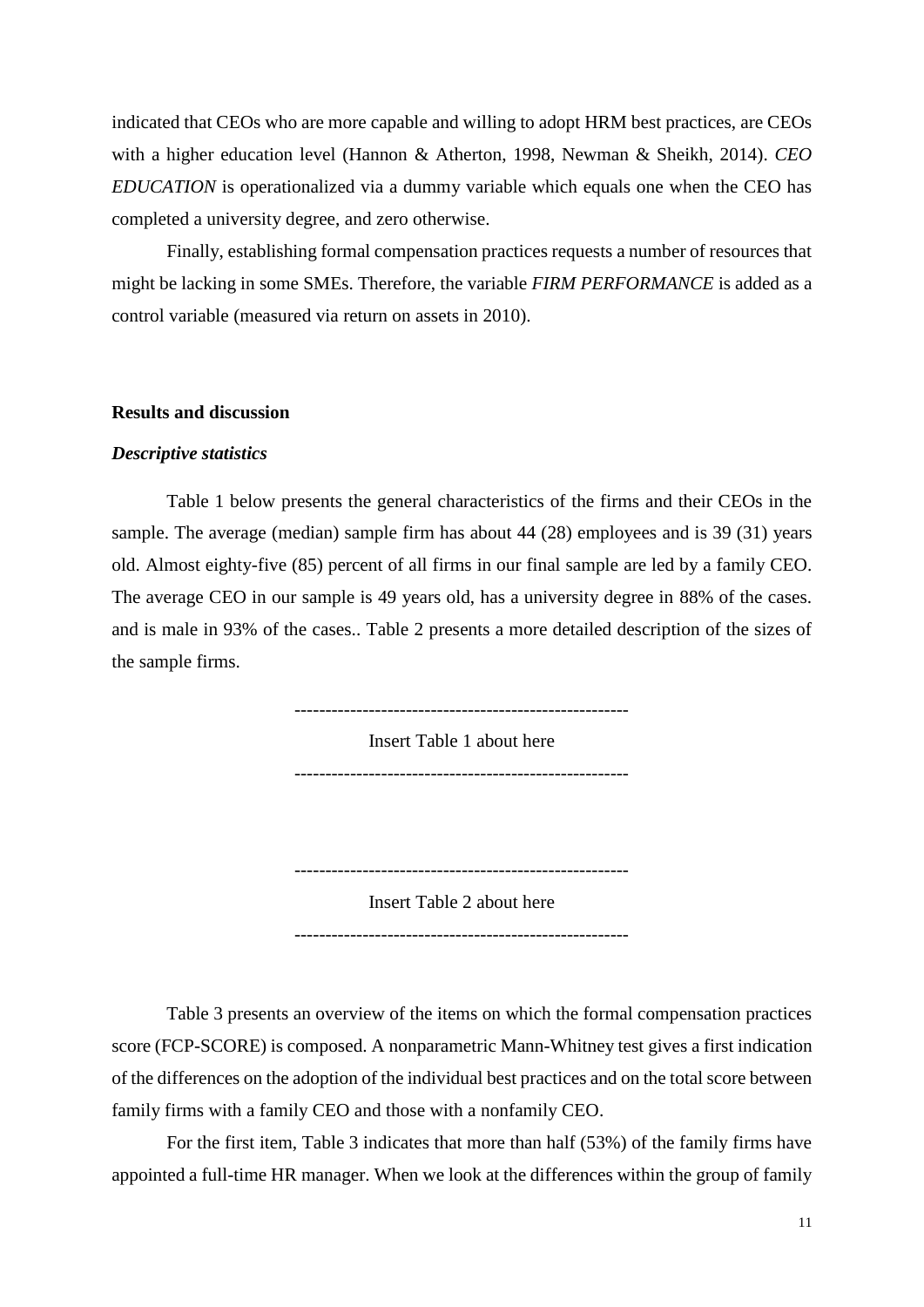firms, we see that firms with a nonfamily CEO have appointed an HR manager significantly more often than those with a family CEO. Next, in about 30% of the family firms, a written compensation policy for managers is available and in 46% of the family firms a written compensation policy for employees that do not belong to the management team is established. This result is in line with that of Kotey and Slade (2005), who find that HRM practices are less formal for managers than for lower-level employees in small firms. Firms with a nonfamily CEO have significantly more often a written compensation policy for managers than firms with a family CEO. The establishment of a written compensation policy for employees other than management not significantly differs between family and nonfamily CEO. Thus, although firms with a nonfamily CEO appoint an HR Officer more often than firms with a family CEO do, it results in more written compensation policies for employees only.

The fourth best practice is the use of benchmarking tools as a basis for compensation decisions. As indicated in Table 3, about 46% of the family businesses use benchmarking: 41% of the firms with a family CEO and 70% of the firms with a nonfamily CEO. This difference is significant.

Next, the results indicate that 27% of the family firms with a family CEO and 50% of the family firms with a nonfamily CEO discuss general compensation issues in their board of directors (difference is significant). The Belgian corporate governance code for privately-held firms (2009) adds that compensation policy should be discussed by preference at the suggestion of a compensation committee. Therefore, the last 'best practice' is the establishment of a compensation committee. While only 8% of the family firms with a family CEO have established such a committee, 30% of the family firms with a nonfamily CEOs did (difference signficiant). The overall average of 11.8% is very similar to the 12% in the sample of Baeten and Decocker (2007), whose sample also consisted of Flemish family businesses. Thus, although the corporate governance code for privately-held firms clearly indicates the necessity and the usefulness of a compensation committee, the minority of the Belgian family SMEs have actually established one.

Even less family firms use family governance practices (family forum or family charter) to discuss compensation issues: 8% of the firms with a family CEO and 15% of the firms with a nonfamily CEO (difference non-significant).

As shown in Table 3, the sample family SMEs adopted on average 2.67 out of 7 possible formal compensation practices: 2.10 for family CEOs and 3.6 for nonfamily CEOs. This difference is significant, which gives a first indication that the adoption of formal compensation practices by firms with family CEOs might differ from that of firms with nonfamily CEOs.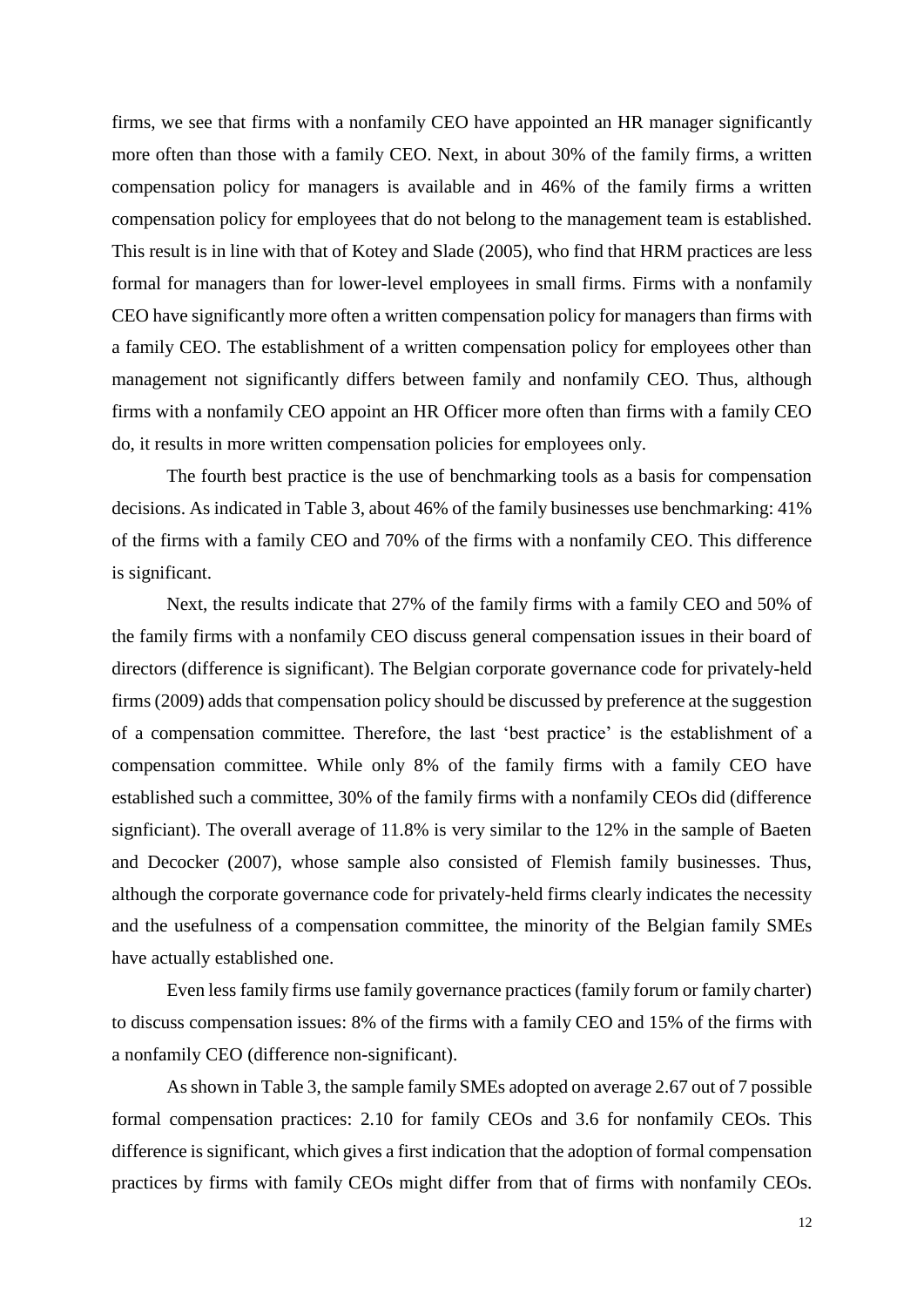About 80% of the sample firms have adopted at least one practice, and thus 20% of the sample firms have not implemented any of the examined formal compensation practices.

> ------------------------------------------------------ Insert Table 3 about here ------------------------------------------------------

Table 4 shows the means and standard deviations, together with the correlation matrix pertaining to the variables used in the testing of the hypotheses. The univariate results show that the sample family firms with a nonfamily CEO are on average larger, higher educated, and worse performing as compared to firms with a family CEO. The table also shows that *NONFAMILY CEO* correlates significantly positive with *FCP-SCORE* which again gives a univariate indication on the outcome of the hypothesis.

Ordinary Least Squares (OLS) multiple regression was chosen as the appropriate statistical technique for model estimation in the paper. Although the correlation matrix shows no high correlations among the variables, Variance Inflation Factors (VIFs) are calculated to ensure that the results are not affected by possible multicollinearity. The maximum VIF is 1.50, which is well below the threshold value of 10 above which multicollinearity might be an issue (Hair *et al.*, 2006). In order to ease heteroscedasticity concerns, robust standard errors will be used. To meet the normality assumption underlying regression models, the variable *FIRM SIZE* is measured by the log-transformed number of employees.

> Insert Table 4 about here ------------------------------------------------------

#### *Regression analyses*

When examining the control variables, a positive significant effect of *FIRM SIZE* on *FCP-SCORE* is shown. That is, larger family firms seem to employ more formal compensation practices than smaller firms. This is in line with many other studies who find that size is an important factor for the adoption of HR practices (for an overview, see Kim & Gao, 2010): large firms tend to employ a more formal and standardized HR (and thus also compensation) system, as compared to smaller firms. This can be explained by economies of scale of larger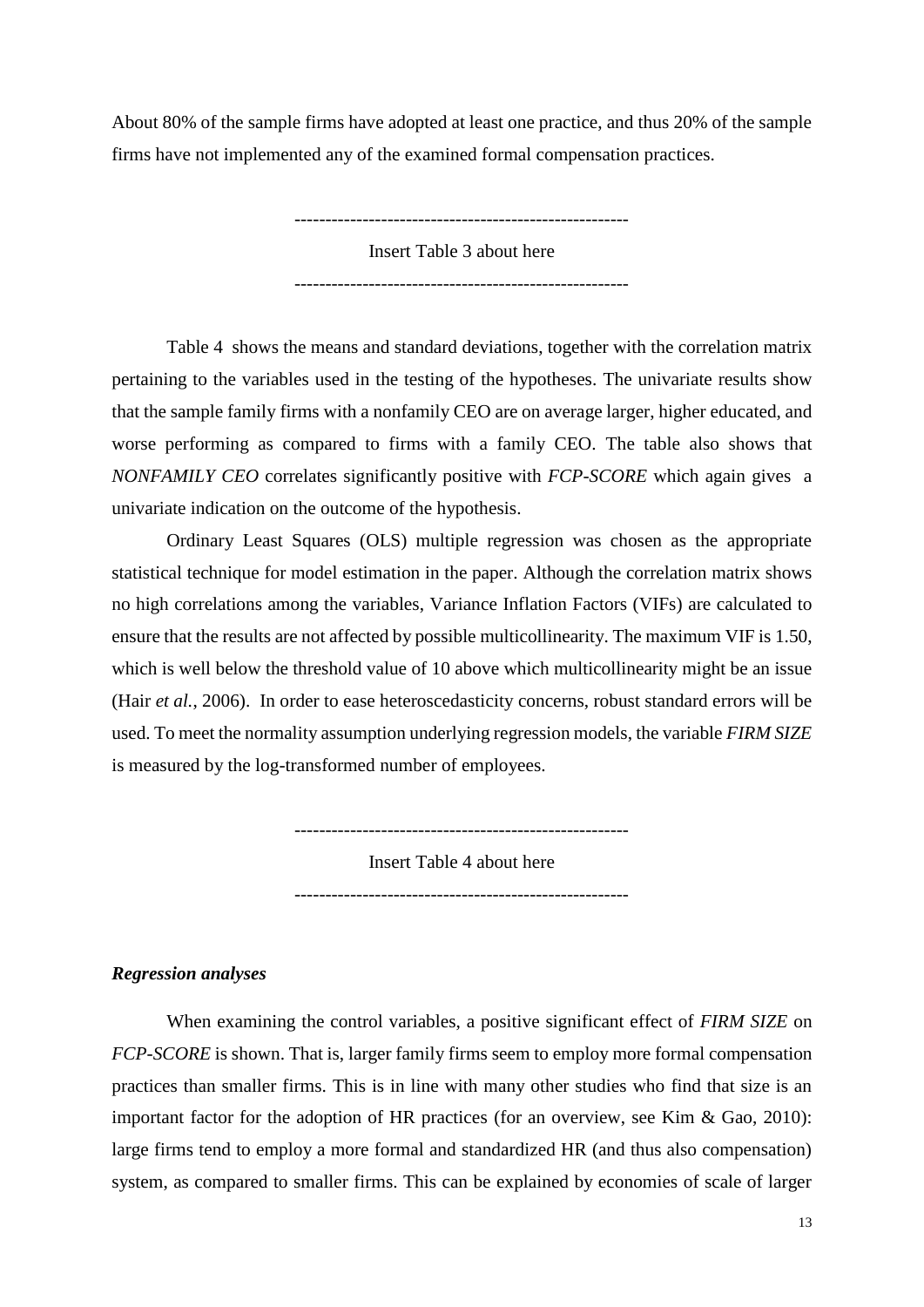firms (Gooderham *et al.*, 1999), or by the informal nature of smaller firms (Hill & Stewart, 2000). We find no significant direct relationship between *FIRM AGE* and the *FCP-SCORE* of a firm. Thus, older family firms not necessarily have a more formal compensation function. This is in line with the findings of Rutherford *et al.* (2003), who suggest that the occurrence of HR problems (and, consequently, HR practices) is not related to firm age. CEO education has a significant positive influence on *FCP-SCORE:* family firms with a CEO that has obtained a university degree establishes a higher number of formal compensation practices. *FIRM PERFORMANCE* appears to have no influence on the adoption of formal compensation practices in family firms. This rules out the assumption that the establishment of formalized procedures might depend on the performance (and thus, financial resources available) of the family firm. Finally, the *INDUSTRY* in which a family firm operates seems to have no significant influence on the level of formal compensation practices applied by a firm.

In order to test the Hypothesis, which compares the level of FCP of firms led by a family CEO and by a nonfamily CEO, Model 2 (Table 5) includes the variable *NONFAMILY CEO*. Its significant positive coefficient supports the hypothesis. Thus, family firms with a nonfamily CEO adopt significantly more formal compensation practices than their counterparts that are led by a family CEO. This finding therefore supports earlier studies who associate a nonfamily CEO to a professionalized family firm (in this study: professionalization of the compensation function). Whereas family CEOs are more often associated with informal, potentially nepotistic, compensation systems, an external CEO may recognize the need of a family firm to formalize the compensation system in order to stay competitive and attract and keep good employees.

Insert Table 5 about here

------------------------------------------------------

------------------------------------------------------

In order to test the robustness of these results, two additional regressions were performed. First, an additional control variable is entered into the model; *CEO SINGLEOWNER*, which is a dummy variable that equals one when the CEO is the only shareholder of the firm, and zero otherwise. 6 cases were dropped because of missing values regarding the ownership structure of the firm. The results (presented in model 3 in Table 6) indicate that the results remain stable: even after controlling for single-owned firms, the variable *NONFAMILY CEO* has a significantly positive effect on *FCP-SCORE*. The second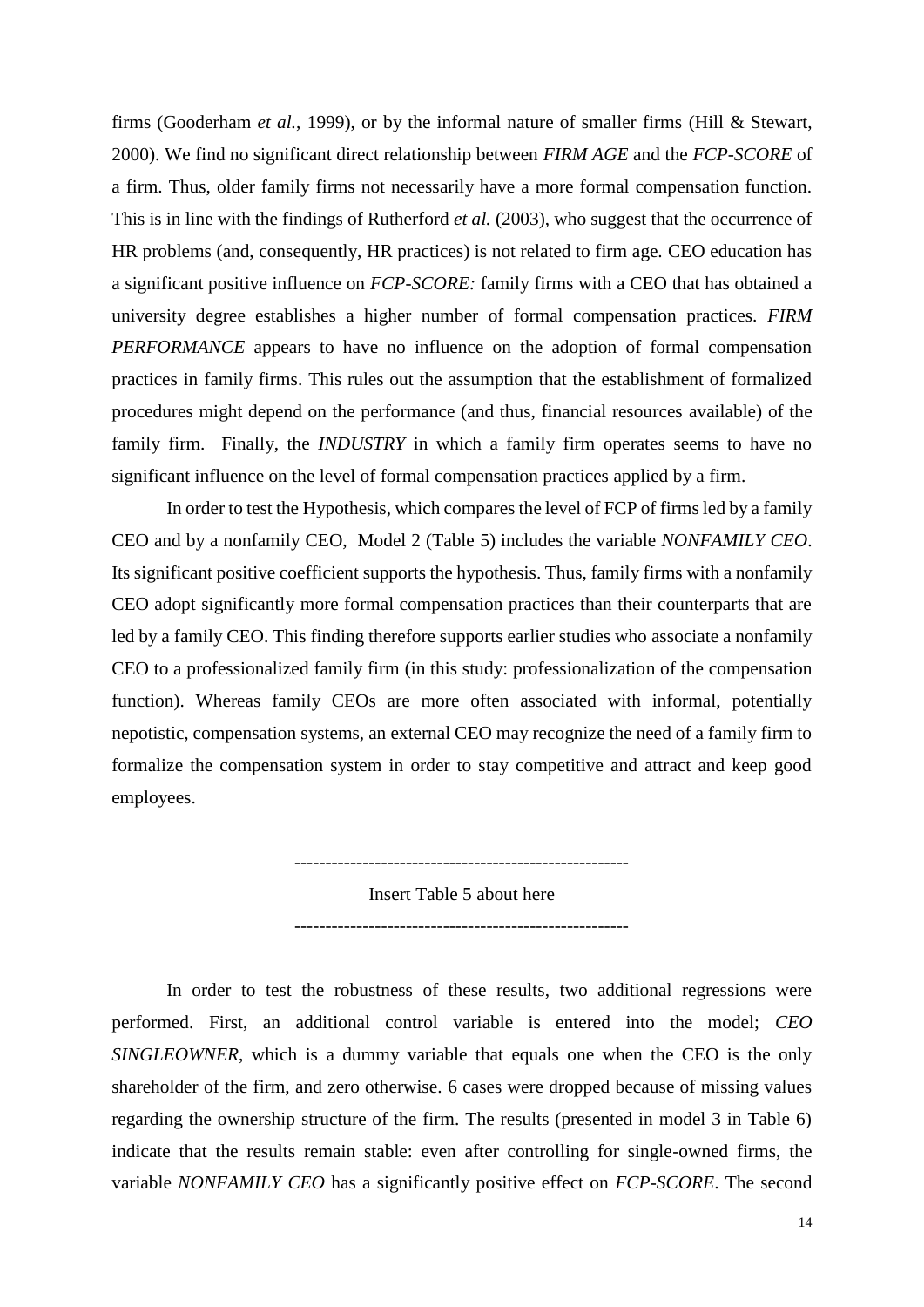robustness test distinguishes between two types of family CEOs in order to check whether there is not only a difference between family and nonfamily CEOs, but also among the group of family CEOs. Model 4 (Table 6) includes the variables *LONE-FAMILY CEO* (dummy variable that equals one when the family CEO is the only family member in the management team) and *MULTI-FAMILY CEO* (dummy variable that equals one when there is at least one other family member present in the management team, besides the family CEO) (Combs *et al.*, 2010). As indicated in Model 4, both coefficients of these new variables are negative and significant, meaning that they both are associated with a significantly lower level of formal compensation practices. A test of differences indicates that the coefficients of *LONE-FAMILY CEO* and *MULTI-FAMILY CEO* do not differ significantly from each other, confirming the idea that the group of family CEOs can be treated as homogeneous in this specific study.

> ------------------------------------------------------ Insert Table 6 about here

> ------------------------------------------------------

#### **Discussion and conclusion**

This study provides evidence into the actual application of common formal compensation practices in Flemish family SMEs, based on the 'best practices' as described in the literature. The results reveal that the majority of the family SMEs (80%) have adopted at least one of the formal compensation practices we examined. The assignment of an HR Officer, the use of benchmarking for compensation issues, and the establishment of a written compensation policy for employees appear to be the most frequently implemented compensation practices. Despite recommendations in the corporate governance code for nonlisted firms, very few family firms have actually installed a compensation committee.

Next, as the differences within the group of family firms may potentially be even larger than the differences between family and nonfamily firms (Chua *et al.*, 2012), this study takes into account this heterogeneity by introducing the CEO type as a contingency variable. The results indicate that family firms with a nonfamily CEO are associated with higher levels of formalization of the compensation function than their counterparts with a family CEO. This result support previous research which associates a nonfamily CEO to more professional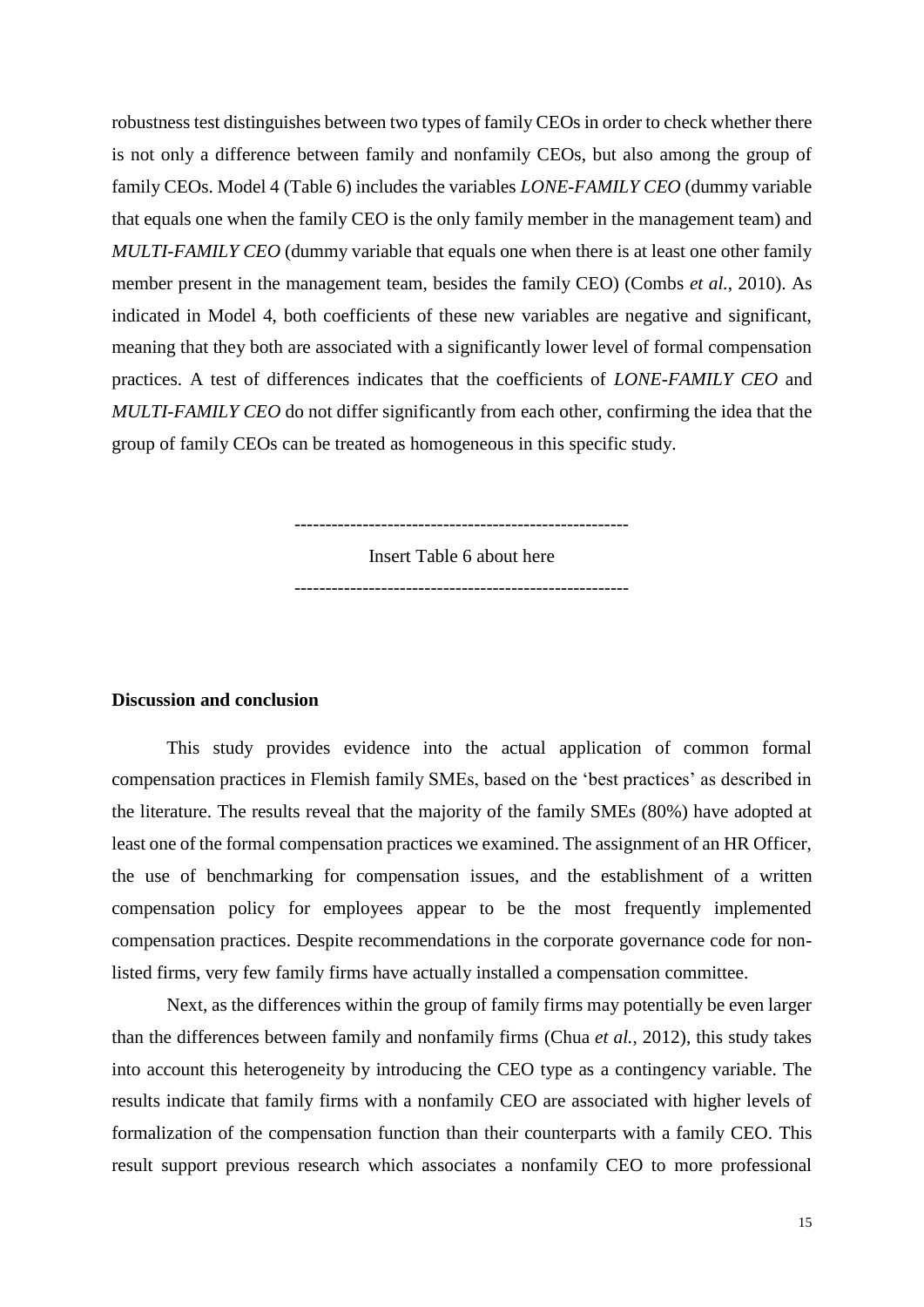management (e.g. [Berenbeim, 1990;](file:///E:/paper%20professionalization/The%20effect%20of%20family%20business%20professionalization%20on%20dividend%20payout_MAIN%20DOCUMENT.docx%23_ENREF_5) [Bloom & Van Reenen, 2007;](file:///E:/paper%20professionalization/The%20effect%20of%20family%20business%20professionalization%20on%20dividend%20payout_MAIN%20DOCUMENT.docx%23_ENREF_7) [Daily & Dollinger, 1992;](file:///E:/paper%20professionalization/The%20effect%20of%20family%20business%20professionalization%20on%20dividend%20payout_MAIN%20DOCUMENT.docx%23_ENREF_12) [Gulbrandsen, 2005\)](file:///E:/paper%20professionalization/The%20effect%20of%20family%20business%20professionalization%20on%20dividend%20payout_MAIN%20DOCUMENT.docx%23_ENREF_28).

The practical implications of this research point to the fact that family firms with a nonfamily CEO can be considered to be more formalized than family firms with a family CEO as far as compensation practices are concerned. However, *more* formal compensation practices may not always be *better* for the firm. As the informal nature of SMEs can sometimes be considered as a competitive advantage (Sirmon & Hitt, 2003), formalizing may not always be advantageous for the firm. We therefore suggest family business managers to carefully select those formal compensation practices that would benefit the firm the most. This also provides an opportunity for future research in order to investigate the impact of the amount of formal compensation practices on various outcomes such as, for example, family firm longevity or growth.

This study is subject to some limitations, which provide other opportunities for future research. First, generalizing the findings of this study must be taken with care, as the findings from this study are based on a cross-sectional sample of SMEs in one country, Belgium. However, recent papers investigating HRM practices in SMEs focus on the Chinese context (Kim & Gao, 2010; Newman & Sheikh, 2014), so a study focusing on a Western-European country might be an interesting point of reference for future research. Obviously, expanding the sample size and the geographical area would be interesting and beneficial in developing our knowledge of formal compensation practices in SMEs. Future research will therefore benefit from a larger sample, preferably covering multiple years.

Next, although the predictions originating from both the ability arguments and agency theory are the same, and they are confirmed by the results of this study (family firms with nonfamily CEOs adopt more formal compensation practices than those with family CEOs), the underlying mechanisms are very different. Investigating the possible explanations for the lack of use of formal compensation practices in family firms led by a family CEO (i.e. ability or agency arguments) will open up important avenues for future research.

Although the best practices in this study were carefully selected based on the available literature, it is possible that the findings will be sensitive to the selection of the practices investigated. Thus, future research investigate more, or other, formal compensation practices in their analyses, apart from the best practices used in this study. Also more detailed information on the costs and benefits of implementing formal compensation practices would be helpful to SMEs so they could determine which would be more effective for which type of SME. Also the mere binary assessment of the use of formal compensation practices should be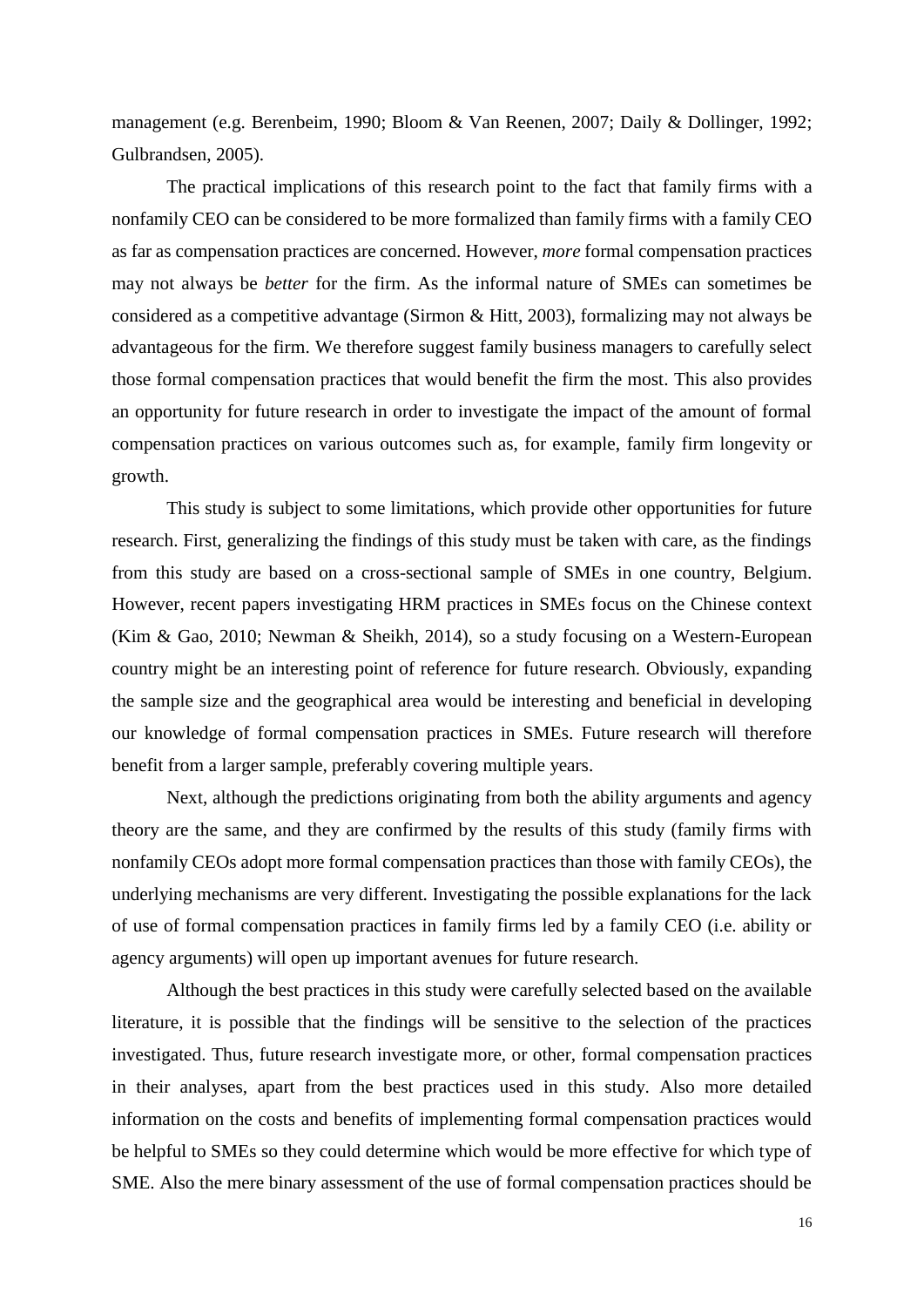fine-tuned in future research. After all, formal and informal HR practices are not two discrete choices, but rather two end of a continuum from formal to informal (Nguyen & Bryant, 2004). Future researchers are also encouraged to consider the use of technology to back formal compensation systems, because a lack of technological expertise could influence the decision to implement formal management practices (Cooper *et al.*, 2005).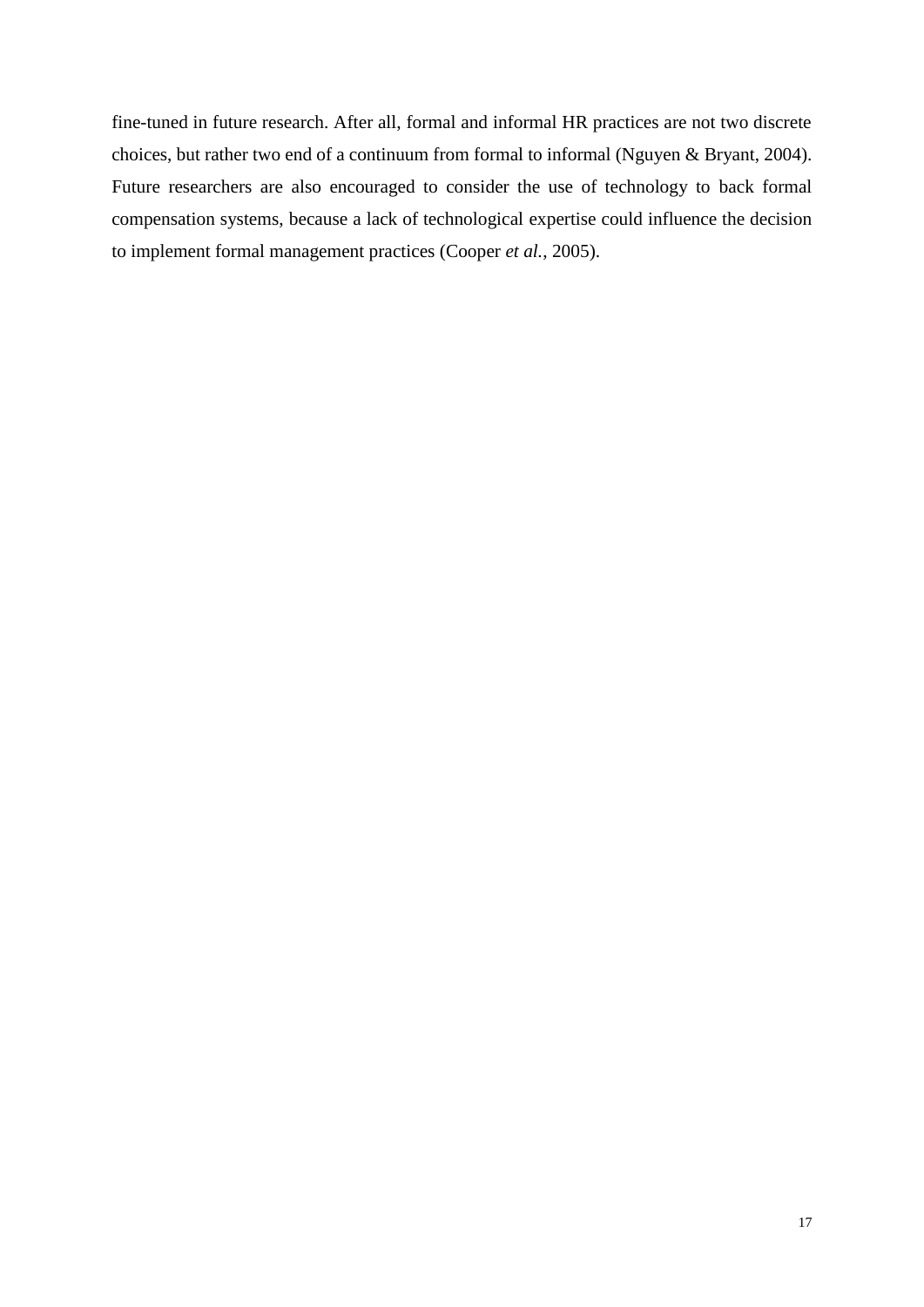#### **References**

- <span id="page-18-2"></span>Aronoff, C. E., McClure, S. L., and Ward, J. L. (2011). Family business compensation. NY: Palgrave MacMillan.
- <span id="page-18-3"></span>Astrachan, J. H. (2010). Strategy in family business: Toward a multidimensional research agenda, Journal of Family Business Strategy, 1(1): 6-14.
- <span id="page-18-7"></span>Astrachan, J. H., and Kolenko, T. A. (1994). A neglected factor explaining family business success: Human resource practices, Family Business Review, 7(3): 251-262.
- <span id="page-18-1"></span>Astrachan, J. H., and Shanker, M. C. (2003). Family businesses' contribution to the US economy: A closer look, Family Business Review, 16(3): 211-219.
- Baeten, X., and Dekocker, V. (2007). Verloning in familiebedrijven, Leuven-Gent: Vlerick Management School.
- <span id="page-18-6"></span>Barrett, J. E. (2001). Why form a ompensation committee? In B. Spector (Ed.), The Family Business Compensation Handbook (pp. 135-136). Philadelphia, PA: Family Business Publishing Co. .
- Barrett, R., & Mayson, S. (2007). Human resource management in growing small firms.Journal of Small Business and Enterprise Development, 14(2), 307-320.
- Bartram, T. (2005). Small firms, big ideas: The adoption of human resource management in Australian small firms, Asia Pacific Journal of Human Resources, 43(1): 137-154.
- Bennedsen, M., Pérez-González, F., & Wolfenzon, D. (2007). Do CEOs Matter? (No. 13- 2007). Copenhagen Business School, Department of Economics.
- <span id="page-18-4"></span>Berent-Braun, M., and Uhlaner, L. (2012). Family governance practices and teambuilding: paradox of the enterprising family, Small Business Economics, 38(1): 103-119.
- <span id="page-18-5"></span>Berger, L. A., and Berger, D. R. (2001). Human resources strategy for the family firm. In B. Spector (Ed.), The Family Business Compensation Handbook (pp. 34-36). Philadelphia, PA: Family Business Publishing Co.
- <span id="page-18-0"></span>Berenbeim, R. E. (1990). How business families manage the transition from owner to professional management. Family Business Review, 3(1), 69-110.
- Bertrand, M., & Schoar, A. (2006). The role of family in family firms. *The Journal of Economic Perspectives*, *20*(2), 73-96.
- Bloom, N., & Van Reenen, J. (2007). Measuring and explaining management practices across firms and countries, Quarterly Journal of Economics, 122(4): 1351-1408.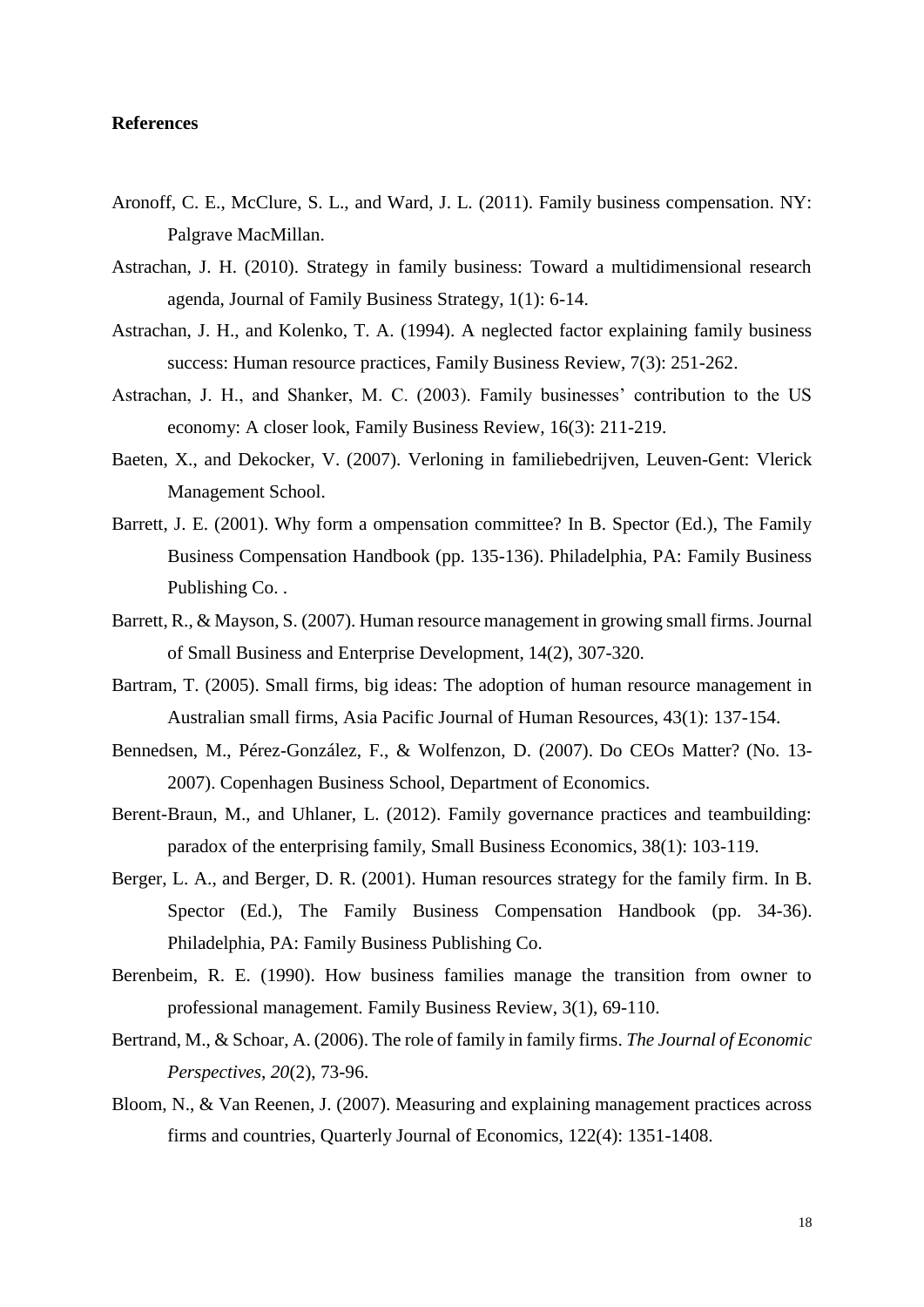- Brenes, E. R., Madrigal, K., & Requena, B. (2011). Corporate governance and family business performance. *Journal of Business Research*, *64*(3), 280-285
- Cardon, M. S., and Stevens, C. E. (2004). Managing human resources in small organizations: What do we know?, Human Resource Management Review, 14(3): 295-323.
- <span id="page-19-0"></span>Carlson, D. S., Upton, N., and Seaman, S. (2006). The Impact of Human Resource Practices and Compensation Design on Performance: An Analysis of Family‐ Owned SMEs, Journal of Small Business Management, 44(4): 531-543.
- Carrasco-Hernandez, A., and Sanchez-Marin, G. (2007). The determinants of employee compensation in family firms: empirical evidence, Family Business Review, 20(3): 215-228.
- Chua, J. H., Chrisman, J. J., & Bergiel, E. B. (2009). An agency theoretic analysis of the professionalized family firm. *Entrepreneurship Theory and Practice*, *33*(2), 355-372
- Chua, J. H., Chrisman, J. J., Steier, L. P., & Rau, S. B. (2012). Sources of heterogeneity in family firms: An introduction. Entrepreneurship Theory and Practice, 36(6), 1103- 1113.
- Chrisman, J. J., Chua, J. H., Kellermanns, F. W., & Chang, E. P. (2007). Are family managers agents or stewards? An exploratory study in privately held family firms. *Journal of Business research*, *60*(10), 1030-1038
- Code Buysse II (2009). Cororate Governance Recommendations for Non-listed Enterprises. Available at: www.codebuysse.com
- Combs, J. G., Penney, C. R., Crook, T. R., & Short, J. C. (2010). The impact of family representation on CEO compensation. *Entrepreneurship Theory and Practice*, *34*(6), 1125-1144
- Cruz, C., Firfiray, S., and Gomez-Mejia, L. R. (2011). Socioemotional Wealth and Human Resource Management (HRM) in Family-Controlled Firms, Research in personnel and human resources management, 30: 159-217.
- Cruz, C. C., Gómez-Mejia, L. R., & Becerra, M. (2010). Perceptions of benevolence and the design of agency contracts: CEO-TMT relationships in family firms. *Academy of Management Journal*, *53*(1), 69-89
- Daily, C. M., and Dollinger, M. J. (1992). An empirical examination of ownership structure in family and professionally managed firms, Family Business Review, 5(2): 117-132.
- Dekker, J. C., Lybaert, N., Steijvers, T., Depaire, B., & Mercken, R. (2013). Family Firm Types Based on the Professionalization Construct Exploratory Research. Family Business Review, 26(1), 81-99.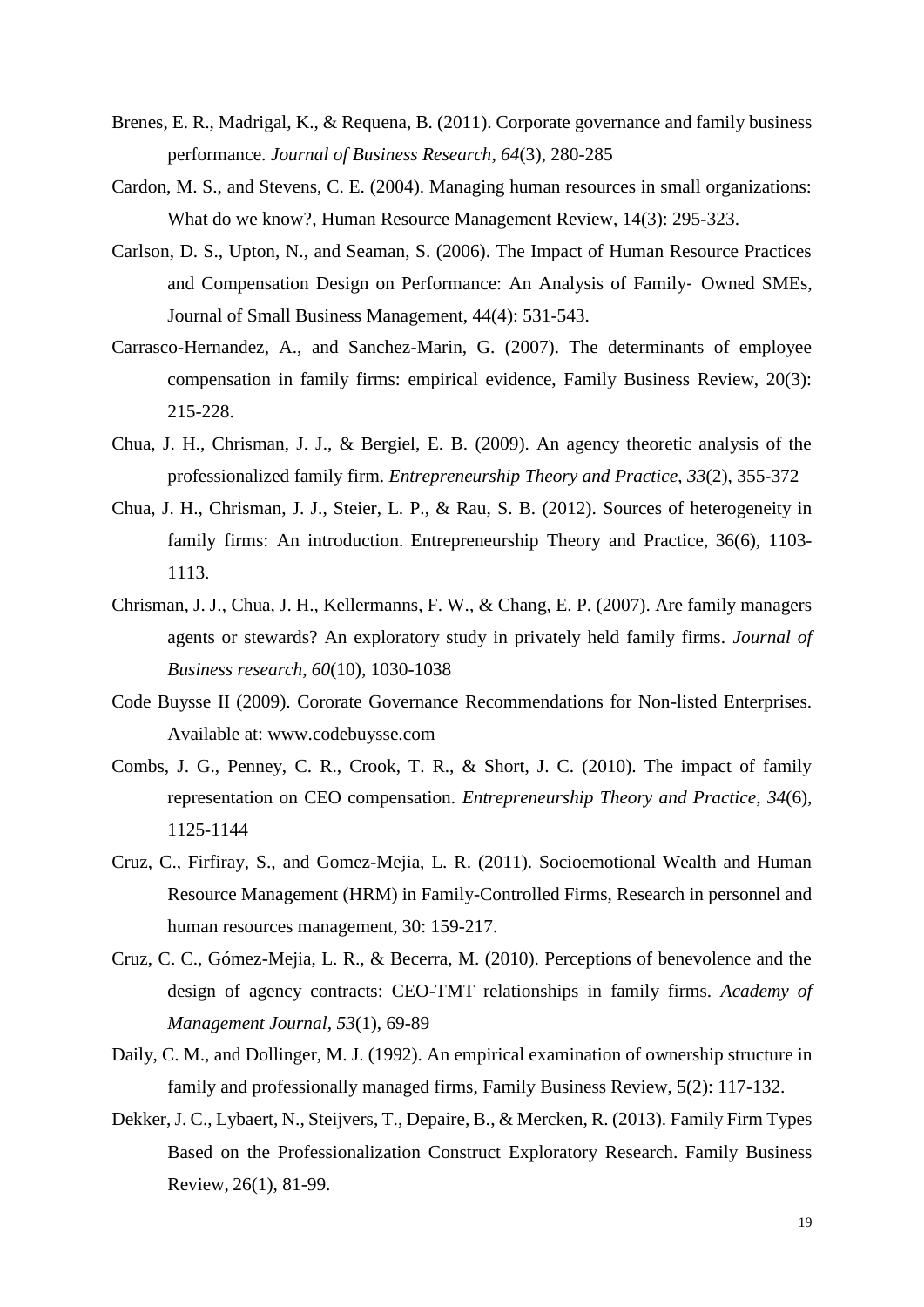- De Kok, J., & Uhlaner, L. M. (2001). Organization context and human resource management in the small firm. Small Business Economics, 17(4), 273-291.
- De Kok, J. M. P., Uhlaner, L. M., and Thurik, A. R. (2006). Professional HRM practices in family owned-managed enterprises, Journal of Small Business Management, 44(3): 441-460.
- Dyer, W. G. (2003). The Family: The Missing Variable in Organizational Research\$, Entrepreneurship Theory and Practice, 27(4): 401-416.
- Eddleston, K. A., Kellermanns, F. W., and Sarathy, R. (2008). Resource configuration in family firms: Linking resources, strategic planning and technological opportunities to performance, Journal of Management Studies, 45(1): 26-50.
- Fama, E. F., & Jensen, M. C. (1983). Separation of ownership and control.Journal of law and economics, 301-325.
- Graham, J. R., and Harvey, C. R. (2001). The theory and practice of corporate finance: Evidence from the field, Journal of Financial Economics, 60(2): 187-243.
- Graham, M. E., Murray, B., and Amuso, L. (2002). Stock-related rewards, social identity, and the attraction and retention of employees in entrepreneurial SMEs, Managing people in entrepreneurial organizations, 5: 107-145.
- Golhar, D. Y., & Deshpande, S. P. (1997). HRM practices of large and small Canadian manufacturing firms. journal of small business management, 35(3), 30.
- Gomez-Mejia, L. R., Nunez-Nickel, M., & Gutierrez, I. (2001). The role of family ties in agency contracts. *Academy of management Journal*, *44*(1), 81-95
- Gooderham, P. N., Nordhaug, O., & Ringdal, K. (1999). Institutional and rational determinants of organizational practices: Human resource management in European firms. *Administrative Science Quarterly*, *44*(3), 507-531
- Guthrie, J. P. (2001). High-involvement work practices, turnover, and productivity: Evidence from New Zealand. Academy of management Journal,44(1), 180-190.
- Hair, J. F., Anderson, R. E., Tatham, R. L., and Black, W. C. (2006). Multivariate analysis, Prentice-Hall, London.
- Hall, A., & Nordqvist, M. (2008). Professional management in family businesses: Toward an extended understanding. *Family Business Review*,*21*(1), 51-69.
- Hannon, P. D., & Atherton, A. (1998). Small firm success and the art of orienteering: the value of plans, planning, and strategic awareness in the competitive small firm. Journal of Small Business and Enterprise Development,5(2), 102-119.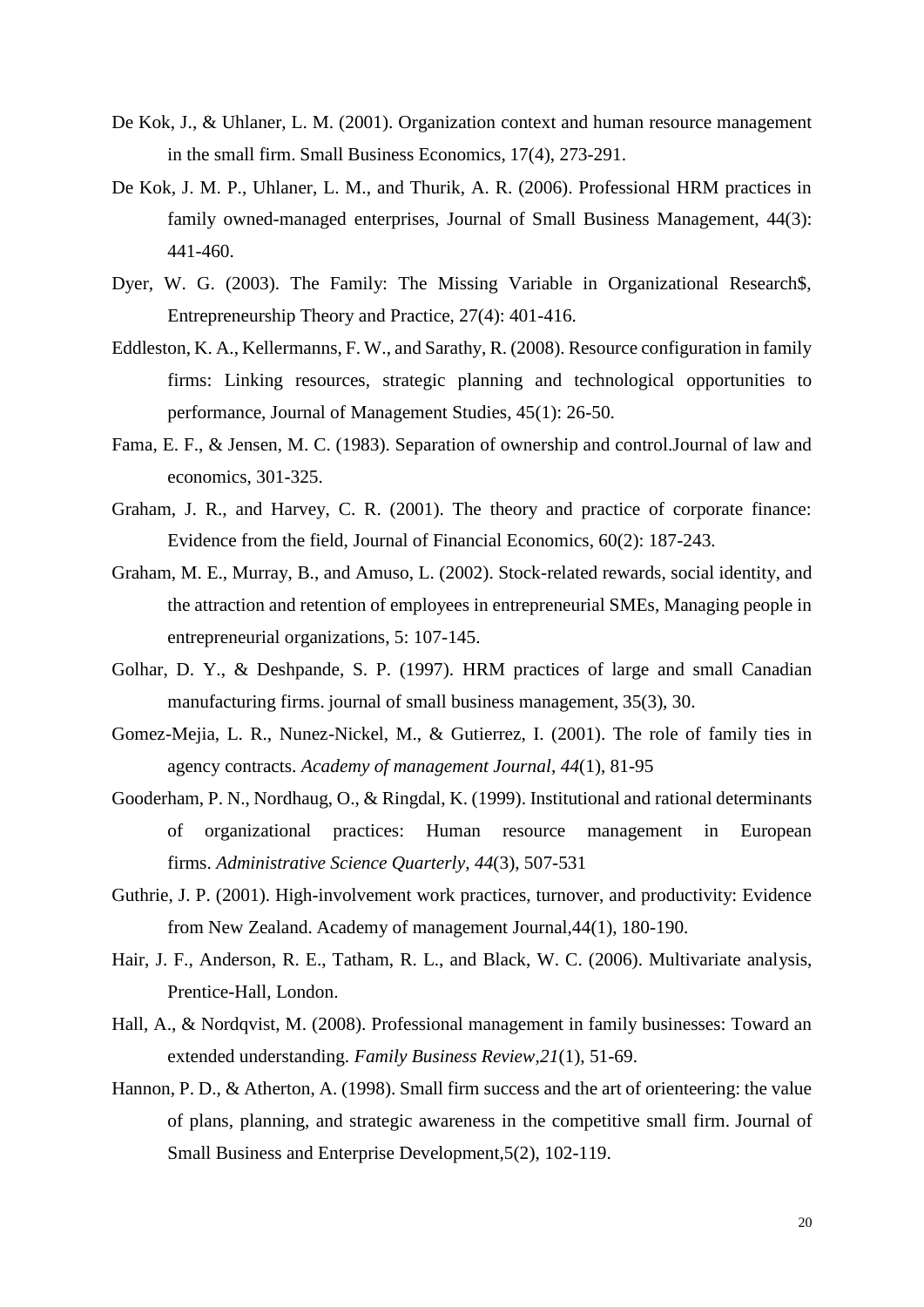- Harris, L. C., & Ogbonna, E. (2007). Ownership and Control in Closely‐held Family‐owned Firms: An Exploration of Strategic and Operational Control.*British Journal of Management*, *18*(1), 5-26.
- Hayton, J. C. (2003). Strategic human capital management in SMEs: an empirical study of entrepreneurial performance, Human Resource Management, 42(4): 375-391.
- Heneman, R. L., Tansky, J. W., and Camp, S. M. (2000). Human resource management practices in small and medium-sized enterprises: Unanswered questions and future research perspectives, Entrepreneurship Theory and Practice, 25(1): 11-26.
- Hill, R., and Stewart, J. (2000). Human resource development in small organizations, Journal of European Industrial Training, 24(2/3/4): 105-117.
- <span id="page-21-0"></span>Hornsby, J. S., and Kuratko, D. F. (1990). Human resource management in small business: critical issues for the 1990s, Journal of Small Business Management, 28(3): 9-18.
- Hornsby, J. S., & Kuratko, D. F. (2003). Human resource management in US small businesses: A replication and extension. Journal of Developmental Entrepreneurship, 8(1), 73.
- Jensen, M. C., & Meckling, W. H. (1976). Theory of firm managerial behavior, agency costs and ownership structure, Journal of Financial Economics, 3(4): 305-360.
- Kanuk, L., and Berenson, C. (1975). Mail surveys and response rates: A literature review, Journal of Marketing Research: 440-453.
- Kim, Y., and Gao, F. Y. (2010). An empirical study of human resource management practices in family firms in China, The International Journal of Human Resource Management, 21(12): 2095-2119.
- <span id="page-21-1"></span>Kotey, B., and Slade, P. (2005). Formal human resource management practices in small growing firms\*, Journal of Small Business Management, 43(1): 16-40.
- La Porta, R., Lopez-de-Silanes, F., Shleifer, A., and Vishny, R. (1998). Law and Finance, Journal of Political Economy, 106(6): 1113-1155.
- Ling, Y., and Kellermanns, F. W. (2010). The effects of family firm specific sources of TMT diversity: The moderating role of information exchange frequency, Journal of Management Studies, 47(2): 322-344.
- Marlow, S. (2002). Regulating labour management in small firms. *Human Resource Management Journal*, *12*(3), 25-43.
- Marlow, S., & Patton, D. (2002). Minding the gap between employers and employees: the challenge for owner-managers of smaller manufacturing firms.*Employee Relations*, *24*(5), 523-539.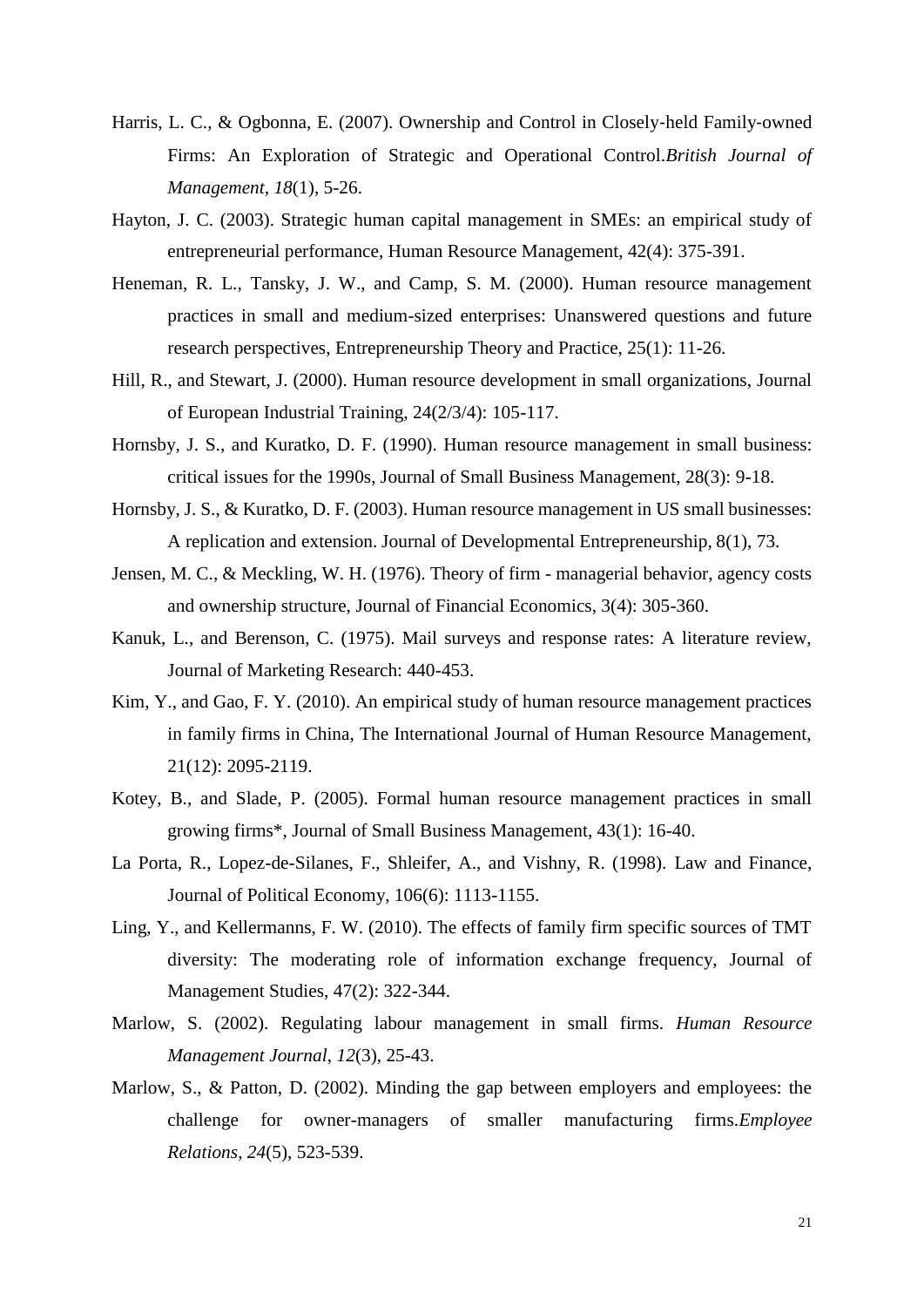- McCann, J. E., Leon Guerrero, A. Y., and Haley Jr, J. D. (2001). Strategic goals and practices of innovative family businesses, Journal of Small Business Management, 39(1): 50-59.
- Michiels, A., Voordeckers, W., Lybaert, N., and Steijvers, T. (2013). CEO compensation in private family firms: the moderating role of ownership and management, Family Business Review, 26(2): 140-160.
- Michiels, A., Voordeckers, W., Lybaert, N., and Steijvers, T. (2015). Dividends and family governance practices in family firms, Small Business Eonomics, 44: 299-314.
- Miller, D., Lee, J., Chang, S., & Le Breton-Miller, I. (2009). Filling the institutional void: The social behavior and performance of family vs non-family technology firms in emerging markets. *Journal of International Business Studies*, *40*(5), 802-817.
- Miller, D., Minichilli, A., & Corbetta, G. (2013). Is family leadership always beneficial?. *Strategic Management Journal*, *34*(5), 553-571.
- Miller, D., Breton-Miller, L., Minichilli, A., Corbetta, G., & Pittino, D. (2014). When do nonfamily CEOs outperform in family firms? Agency and behavioural agency perspectives. *Journal of Management Studies*, *51*(4), 547-572.
- Myers, S. C. (1977). Determinants of corporate borrowing. Journal of financial economics, 5(2), 147-175.
- Neubauer, F. F., and Lank, A. G. (1998). The family business: Its governance for sustainability (Vol. 29): Routledge.
- Newman, A., & Z. Sheikh, A. (2014). Determinants of best HR practices in Chinese SMEs. Journal of Small Business and Enterprise Development, 21(3), 414-430.
- Nguyen, T. V., & Bryant, S. E. (2004). A study of the formality of human resource management practices in small and medium-size enterprises in Vietnam. International small business journal, 22(6), 595-618.
- Nordqvist, M., Sharma, P., & Chirico, F. (2014). Family firm heterogeneity and governance: A configuration approach. Journal of Small Business Management, 52(2), 192-209.
- Oppenheim, A. N. (2000). Questionnaire design, interviewing and attitude measurement: Continuum Intl Pub Group.
- Poza, E. J. (2013). *Family business*. Cengage Learning.
- Reid, R. S., and Adams, J. S. (2001). Human resource management–a survey of practices within family and non-family firms, Journal of European Industrial Training, 25(6): 310-320.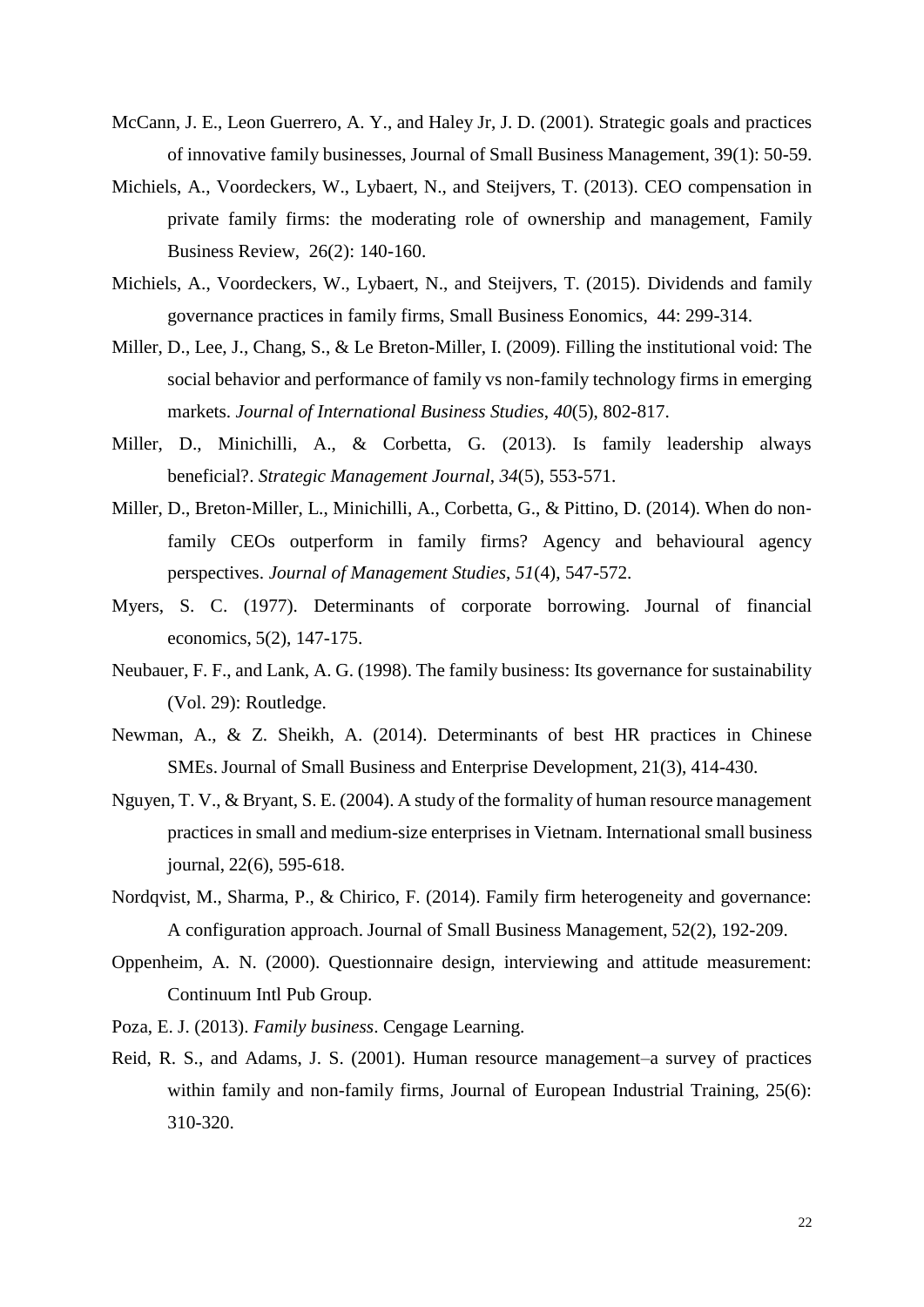- Reid, R., Morrow, T., Kelly, B., & McCartan, P. (2002). People management in SMEs: an analysis of human resource strategies in family and non-family businesses. Journal of Small Business and Enterprise Development, 9(3), 245-259.
- Rutherford, M. W., Buller, P. F., and McMullen, P. R. (2003). Human resource management problems over the life cycle of small to medium‐ sized firms, Human Resource Management, 42(4): 321-335.
- Sels, L., De Winne, S., Delmotte, J., Maes, J., Faems, D., and Forrier, A. (2006). Linking HRM and small business performance: An examination of the impact of HRM intensity on the productivity and financial performance of small businesses, Small Business Economics, 26(1): 83-101.
- Sharma, P. (2004). An overview of the field of family business studies: Current status and directions for the future, Family Business Review, 17(1): 1-36.
- Sheehan, M. (2014). Human resource management and performance: Evidence from small and medium-sized firms. International Small Business Journal,32(5), 545-570.
- Sirmon, D. G., & Hitt, M. A. (2003). Managing resources: Linking unique resources, management, and wealth creation in family firms. Entrepreneurship theory and practice, 27(4), 339-358.
- Sonfield, M. C., & Lussier, R. N. (2009). Non-family-members in the family business management team: a multinational investigation. *International entrepreneurship and management journal*, *5*(4), 395-415.
- Songini, L. (2006). 15 The professionalization of family firms: theory and practice. *Handbook of research on family business*, 269.
- Stewart, A., & Hitt, M. A. (2012). Why can'ta family business be more like a nonfamily business? Modes of professionalization in family firms. Family Business Review, 25(1), 58-86.
- Wallace, R. S. O., and Mellor, C. (1988). Nonresponse bias in mail accounting surveys: a pedagogical note, The British Accounting Review, 20(2): 131-139.
- Westhead, P., and Cowling, M. (1998). Family firm research: The need for a methodological rethink, Entrepreneurship Theory and Practice, 23: 31-56.
- Wilkinson, A. (1999). Employment relations in SMEs. *Employee relations*,*21*(3), 206-217.
- Wright, P. M., Boudreau, J. W., Pace, D. A., Sartain, E. L., McKinnon, P., and Antoine, R. L. (2011). The chief HR officer: Defining the new role of human resource leaders. San Francisco, CA: John Wiley and Sons.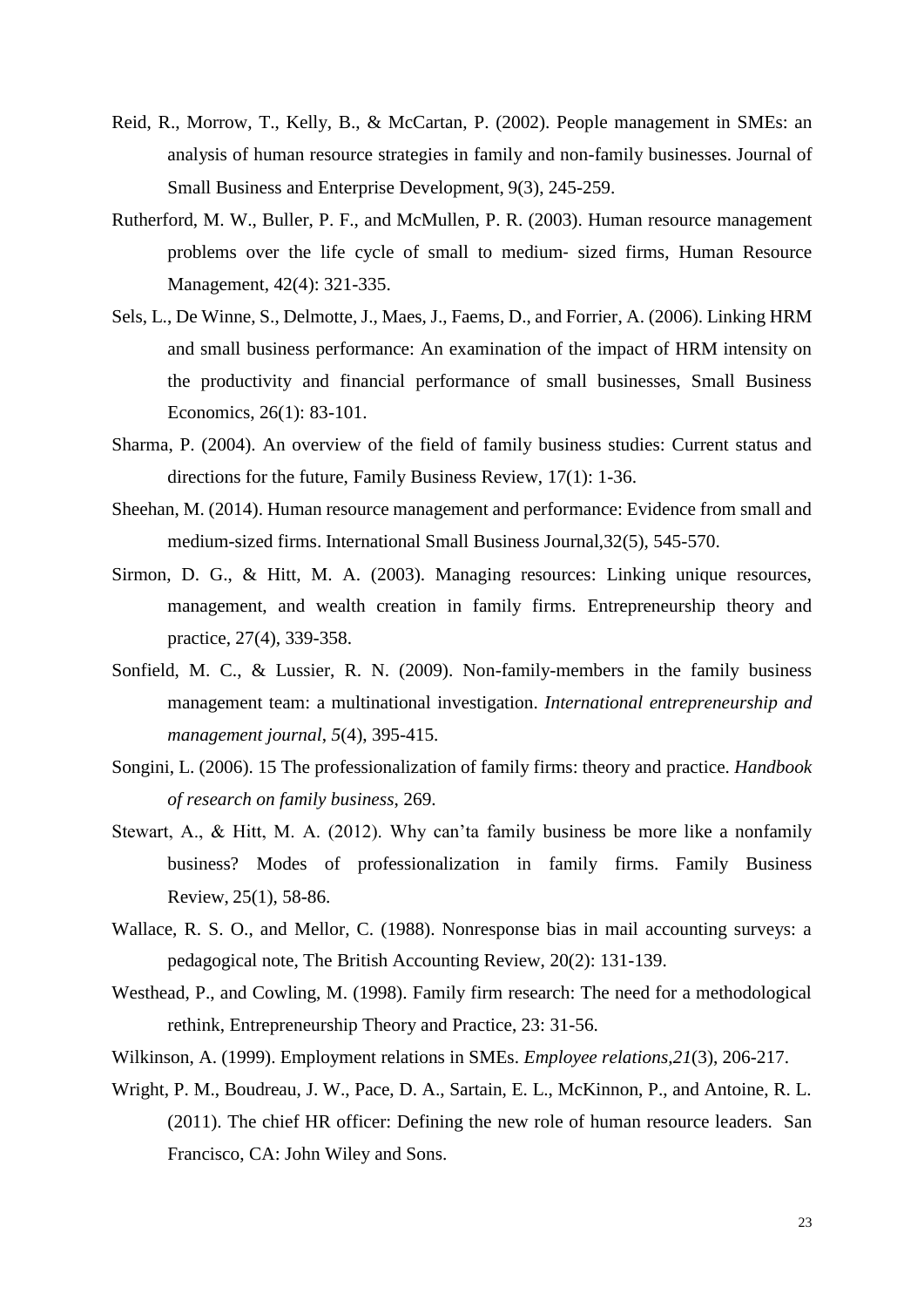- Wu, N., Bacon, N., & Hoque, K. (2014). The adoption of high performance work practices in small businesses: the influence of markets, business characteristics and HR expertise. The International Journal of Human Resource Management, 25(8), 1149- 1169.
- Zona, F. (2016). CEO leadership and board decision processes in family-controlled firms: comparing family and non-family CEOs. *Small Business Economics*, *47*(3), 735-753.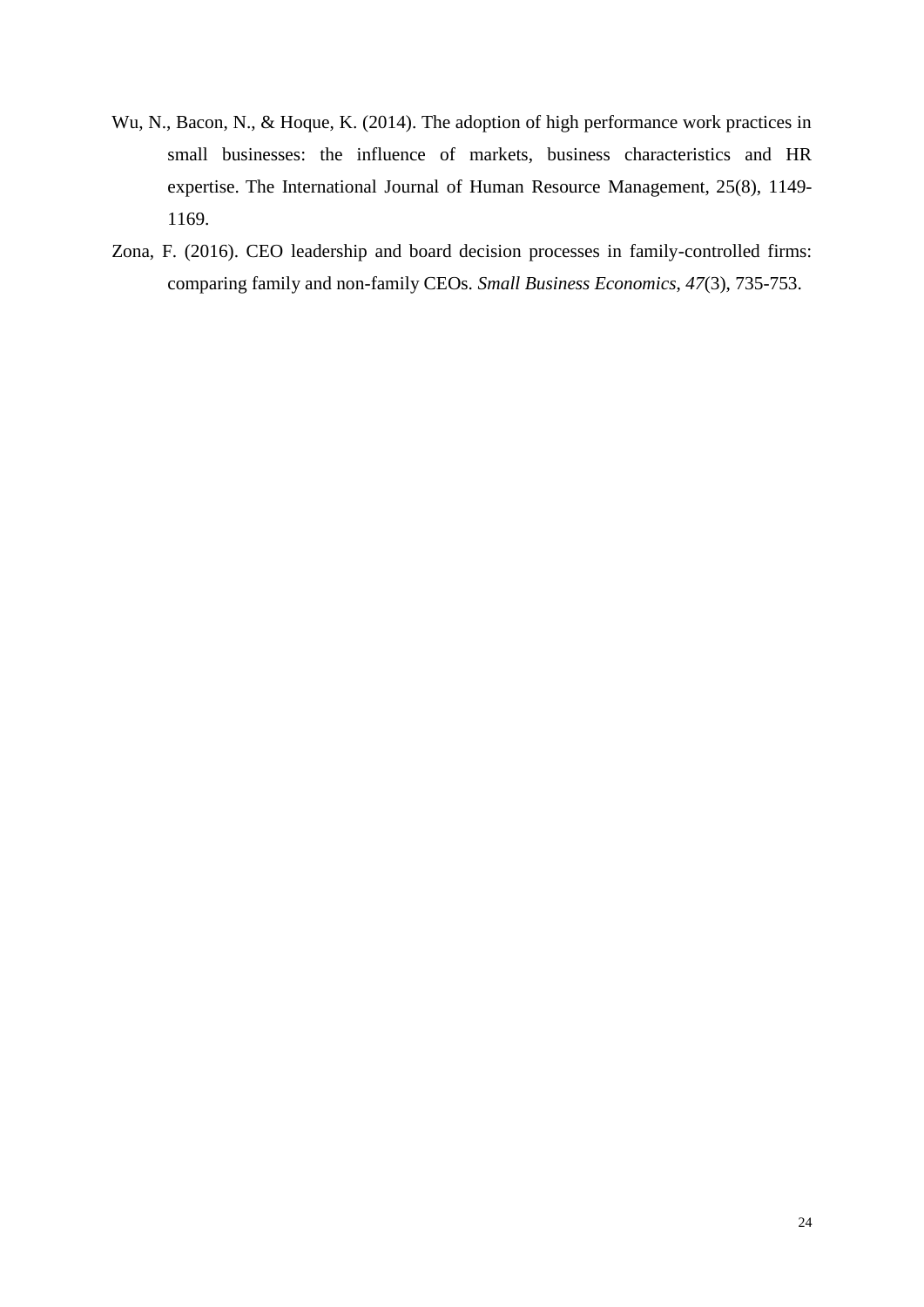# **TABLES**

# **Table 1.**

# **General sample characteristics**

| <b>Firm Characteristics</b> | <b>Mean</b>     |
|-----------------------------|-----------------|
| Firm size                   | 44.05 employees |
| Firm age                    | 39.60 years     |
| Manufacturing industry      | 38.71%          |
| <b>ROA</b>                  | 5.92%           |
| <b>CEO</b> Characteristics  | <b>Mean</b>     |
| CEO age                     | 49.2 years      |
| CEO gender                  | 93% male        |
| CEO higher education        | 87.90%          |
| <b>Family CEO</b>           | 84.68%          |

*Note.* N=124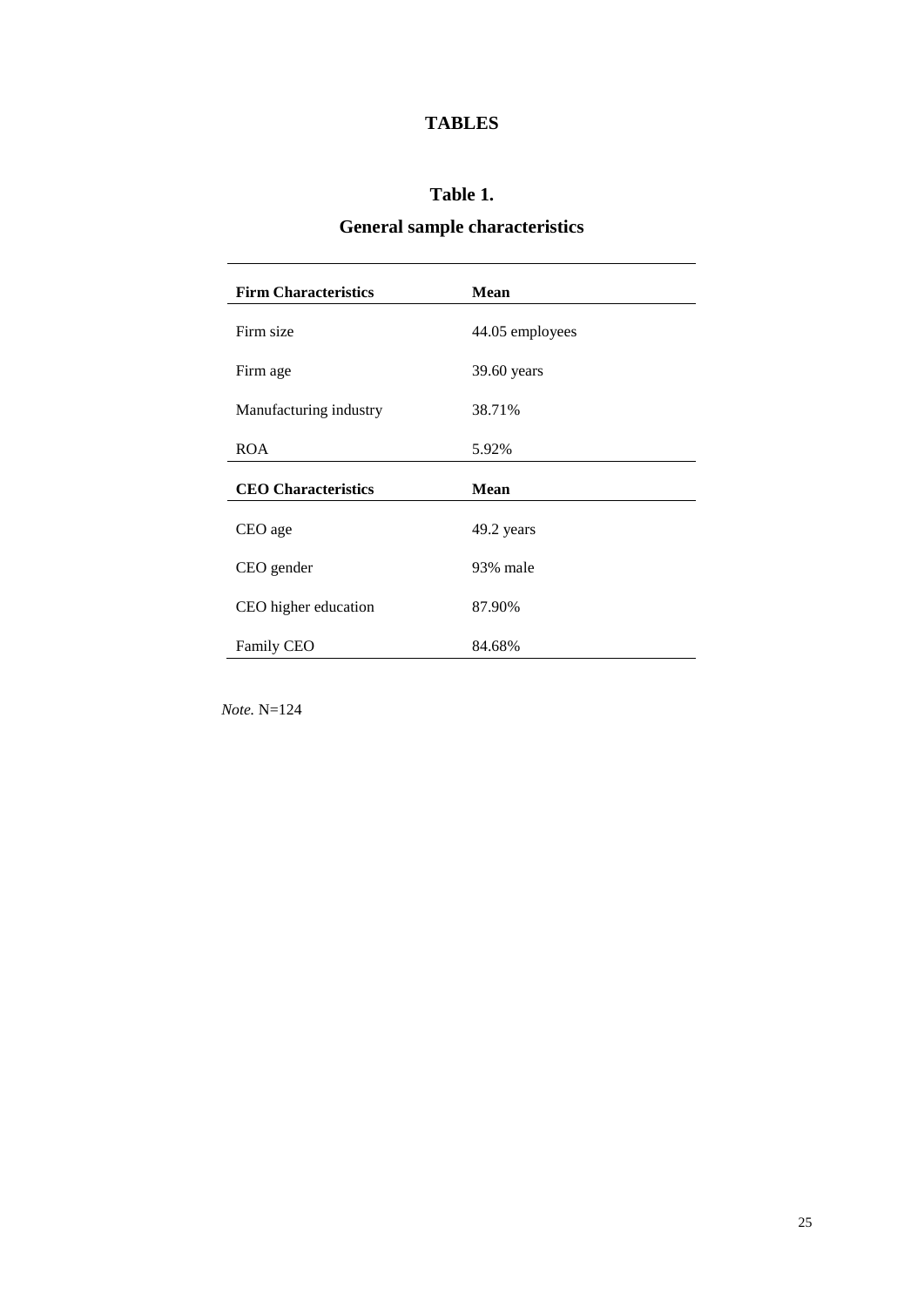# **Table 2. Sample description: employees**

|                          | <b>Frequency</b> | Percent |
|--------------------------|------------------|---------|
| Up to 15 employees       | 39               | 31.45%  |
| From 16 to 50 employees  | 56               | 45.16%  |
| From 50 to 100 employees | 11               | 8.87%   |
| Over 100 employees       | 18               | 14.56%  |
| <b>Total</b>             | 124              | 100%    |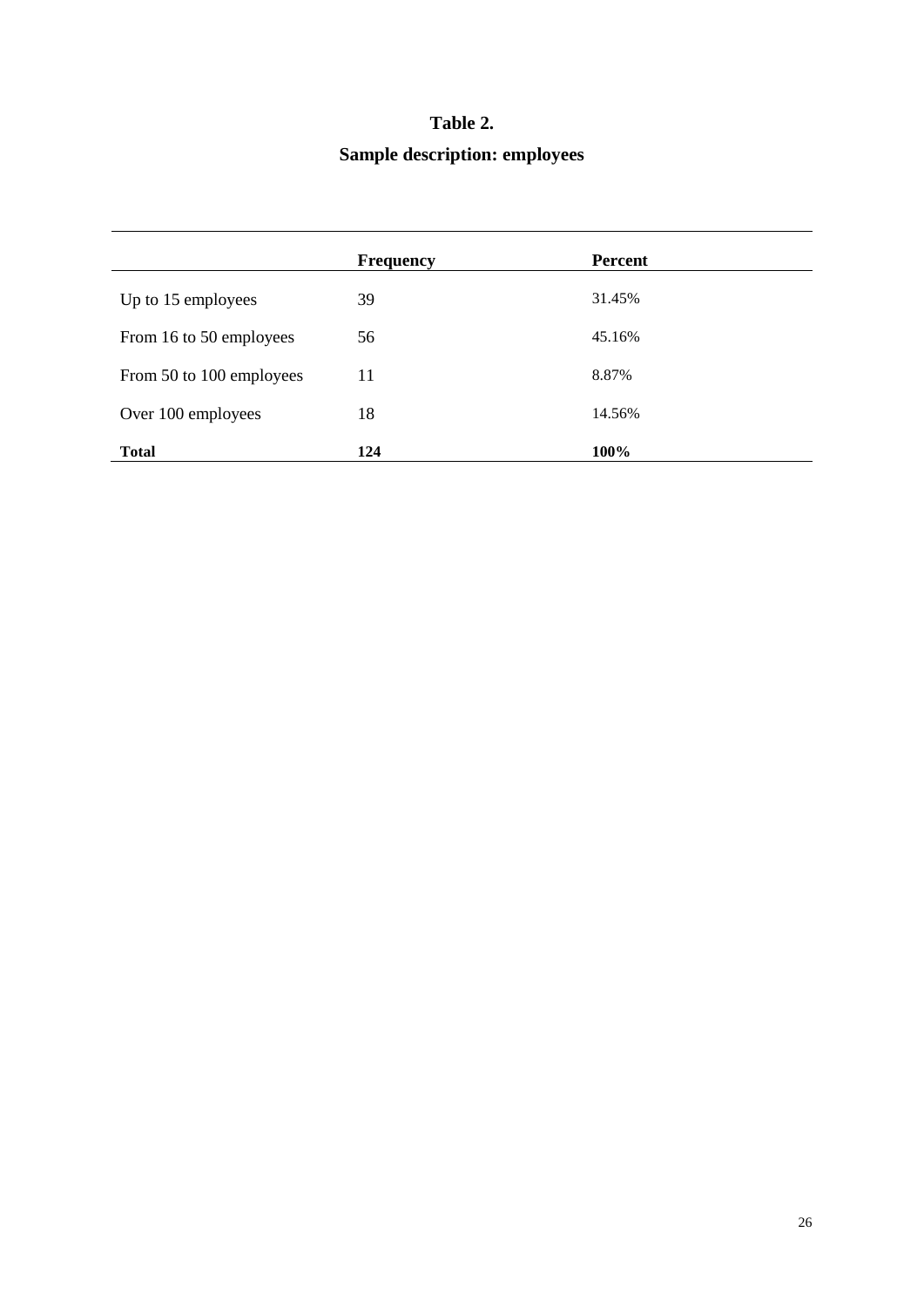### **Table 3.**

# **Formal compensation practices scale**

|                                                                                                         | Mean   | Family firms with | Family firms with | <b>Mann-Whitney</b> |
|---------------------------------------------------------------------------------------------------------|--------|-------------------|-------------------|---------------------|
|                                                                                                         |        | a Family CEO      | a Nonfamily CEO   | test                |
|                                                                                                         |        |                   |                   | $(z-value)$         |
| 1. The firm has appointed a full-time HR Manager                                                        | 53.54% | 48.60%            | 80.00%            | $2.58**$            |
| 2. The firm has a written compensation policy for managers                                              | 29.13% | 24.30%            | 55.00%            | $2.76***$           |
| 3. The firm has a written compensation policy for employees other than managers                         | 46.46% | 43.93%            | 60.00%            | 1.32                |
| 4. The firm makes use of benchmarking tools for compensation decisions                                  | 45.67% | 41.41%            | 70.00%            | $2.37**$            |
| 5. Compensation issues are discussed in the board                                                       | 30.71% | 27.10%            | 50.00%            | $2.03**$            |
| 6. The firm has established a compensation committee                                                    | 11.81% | 8.41%             | 30.00%            | 2.74***             |
| 7. The firm has established a family forum and/or charter and uses it to discuss<br>compensation issues | 9.45%  | 8.41%             | 15.00%            | 0.92                |
| <b>Mean FCP-SCORE</b>                                                                                   | 2.67   | 2.10              | 3.60              | $3.43***$           |

Note: percentages denote proportion of firms that has implemented this compensation practice;

Family firms with a family CEO: N=104; Family firms with a nonfamily CEO : N=20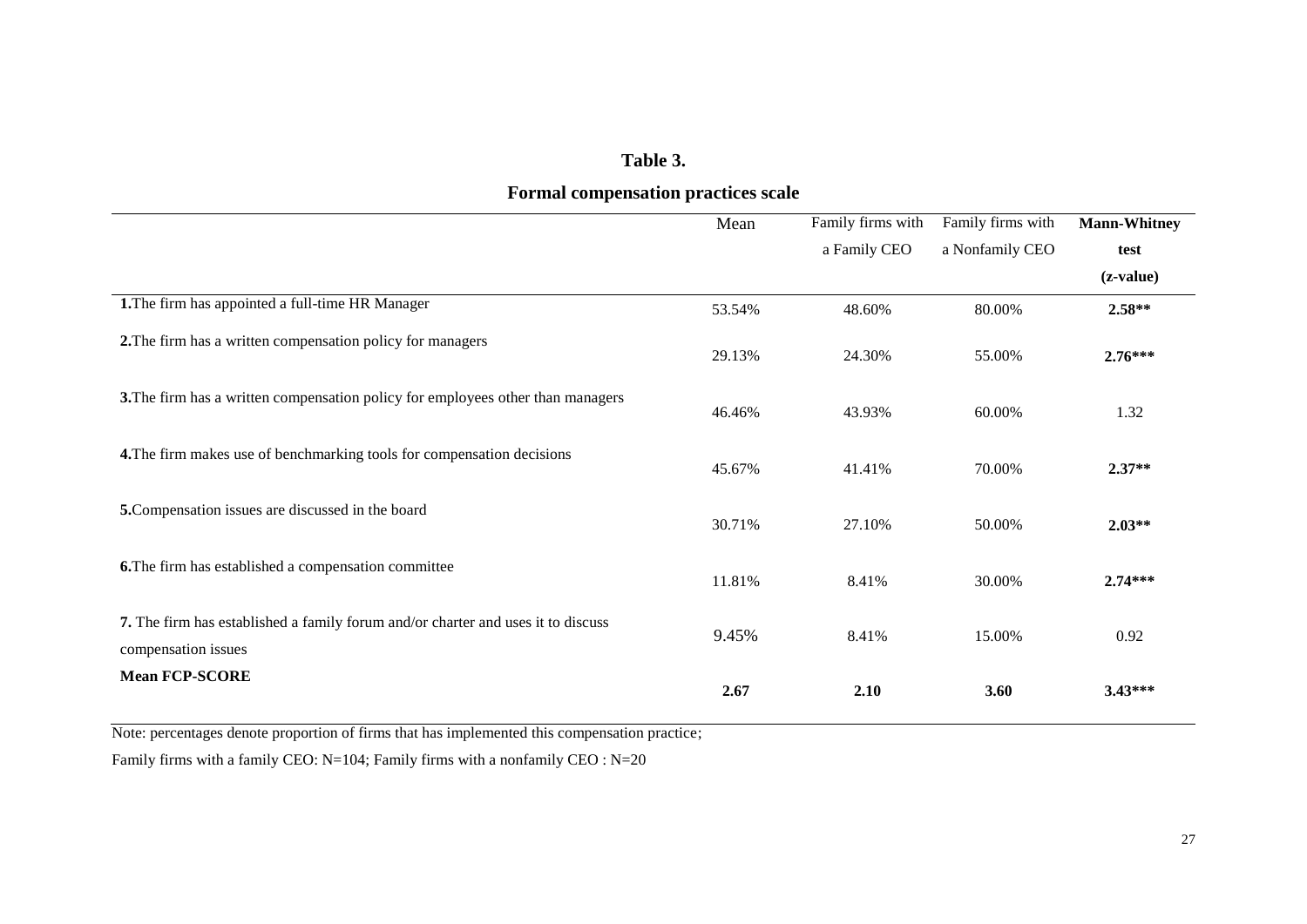### **Table 4.**

# **Summary data and Pearson correlations**

|                           | <b>Mean</b> | S.D.  |          | $\mathbf{2}$ | 3        | 4      | 5      | 6       |
|---------------------------|-------------|-------|----------|--------------|----------|--------|--------|---------|
| 1.FCP-SCORE               | 2.29        | 1.80  | 1.00     |              |          |        |        |         |
| 2. FIRM AGE               | 39.60       | 29.58 | .11      | 1.00         |          |        |        |         |
| 3. FIRM SIZE <sup>A</sup> | 3.25        | 1.03  | $.38***$ | $.42***$     | 1.00     |        |        |         |
| <b>4.CEO EDUCATION</b>    | 0.88        | 0.33  | $.10\,$  | .04          | $-.07$   | 1.00   |        |         |
| 5.INDUSTRY                | 0.39        | 0.49  | $.20**$  | $.19**$      | $.29***$ | $-.01$ | 1.00   |         |
| 6.PERFORMANCE             | 5.92        | 11.38 | .07      | $-.06$       | .04      | .04    | $-.08$ | 1.00    |
| <b>7.NONFAMILY CEO</b>    | 0.15        | 0.36  | $.32***$ | $-.05$       | $.31***$ | $.16*$ | .06    | $-.16*$ |

*Notes.* N= 118; a natural logarithm; \*,\*\*,\*\*\* denotes significance at a probability level below 0.10, 0.05, and 0.01, respectively.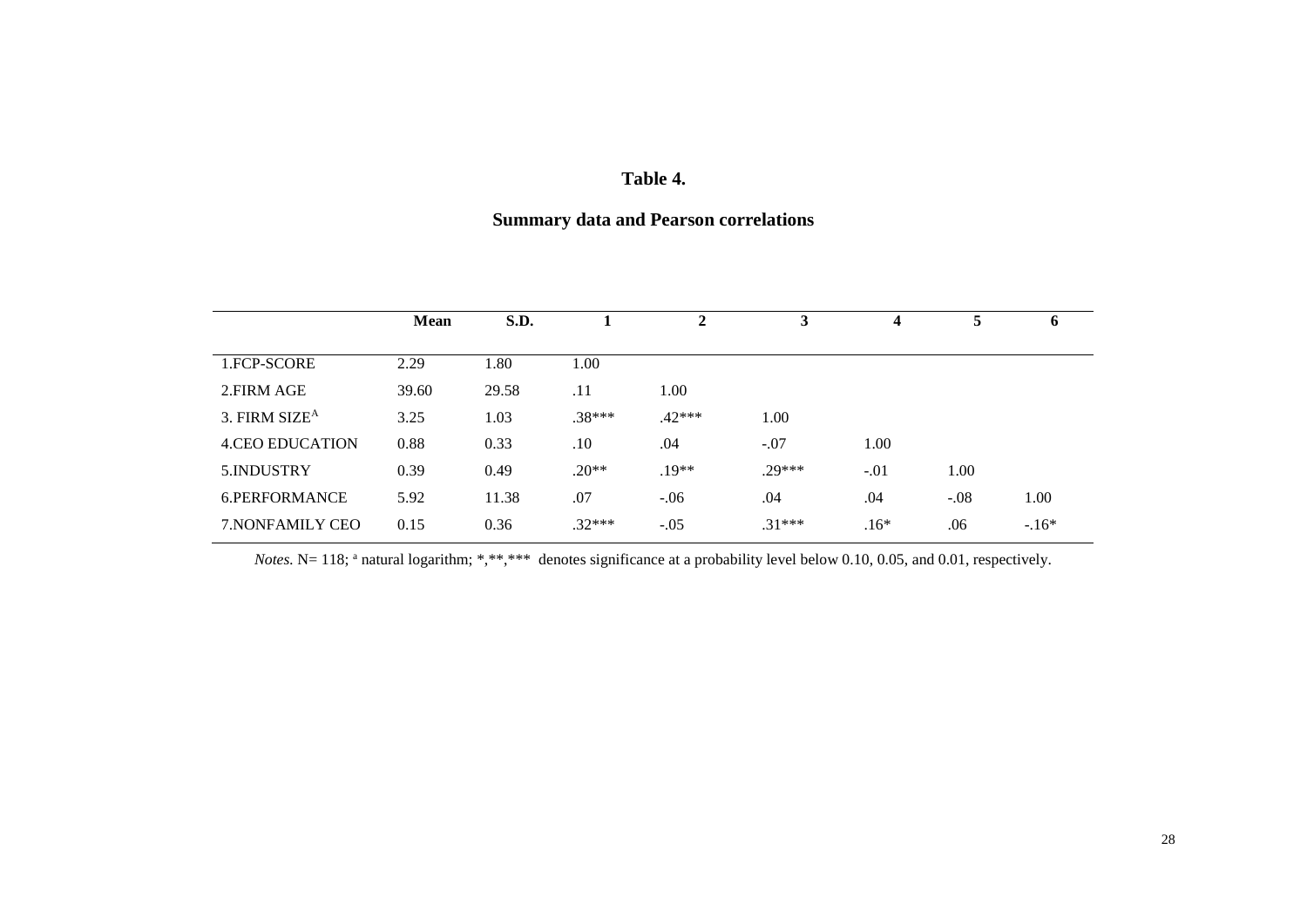# **Table 5.**

# **Regression results**

|                         | Model 1                  | Model 2           |
|-------------------------|--------------------------|-------------------|
|                         | <b>Control</b> variables | <b>Full</b> model |
| Constant                | $-.4343$                 | $-.0258$          |
|                         | (.5643)                  | (.5806)           |
| <b>Hypothesis</b>       |                          |                   |
| <b>NONFAMILY CEO</b>    |                          | $1.2347**$        |
|                         |                          | (.4832)           |
| <b>Controls</b>         |                          |                   |
| <b>FIRM AGE</b>         | $-.0048$                 | $-.0012$          |
|                         | (.0053)                  | (.0054)           |
| <b>FIRM SIZEA</b>       | $.6347***$               | $.440**$          |
|                         | (.1428)                  | (.1577)           |
| <b>CEO EDUCATION</b>    | .7339*                   | .4487             |
|                         | (.4279)                  | (.4353)           |
| <b>FIRM PERFORMANCE</b> | .0085                    | .0165             |
|                         | (.0117)                  | (.0116)           |
| <i><b>INDUSTRY</b></i>  | .4053                    | .4544             |
|                         | (.3316)                  | (.3278)           |
| Model F-statistic       | $7.15***$                | $7.87***$         |
| Adjusted $R^2$          | 17.71%                   | 22.63%            |
| N                       | 124                      | 124               |

*Notes.* Dependent variable = FCP score; Hereoskedasticity-robust standard errors in parentheses; <sup>a</sup> natural logarithm; \*,\*\*,\*\*\* denotes significance at a probability level below 0.10, 0.05, and 0.01, respectively.